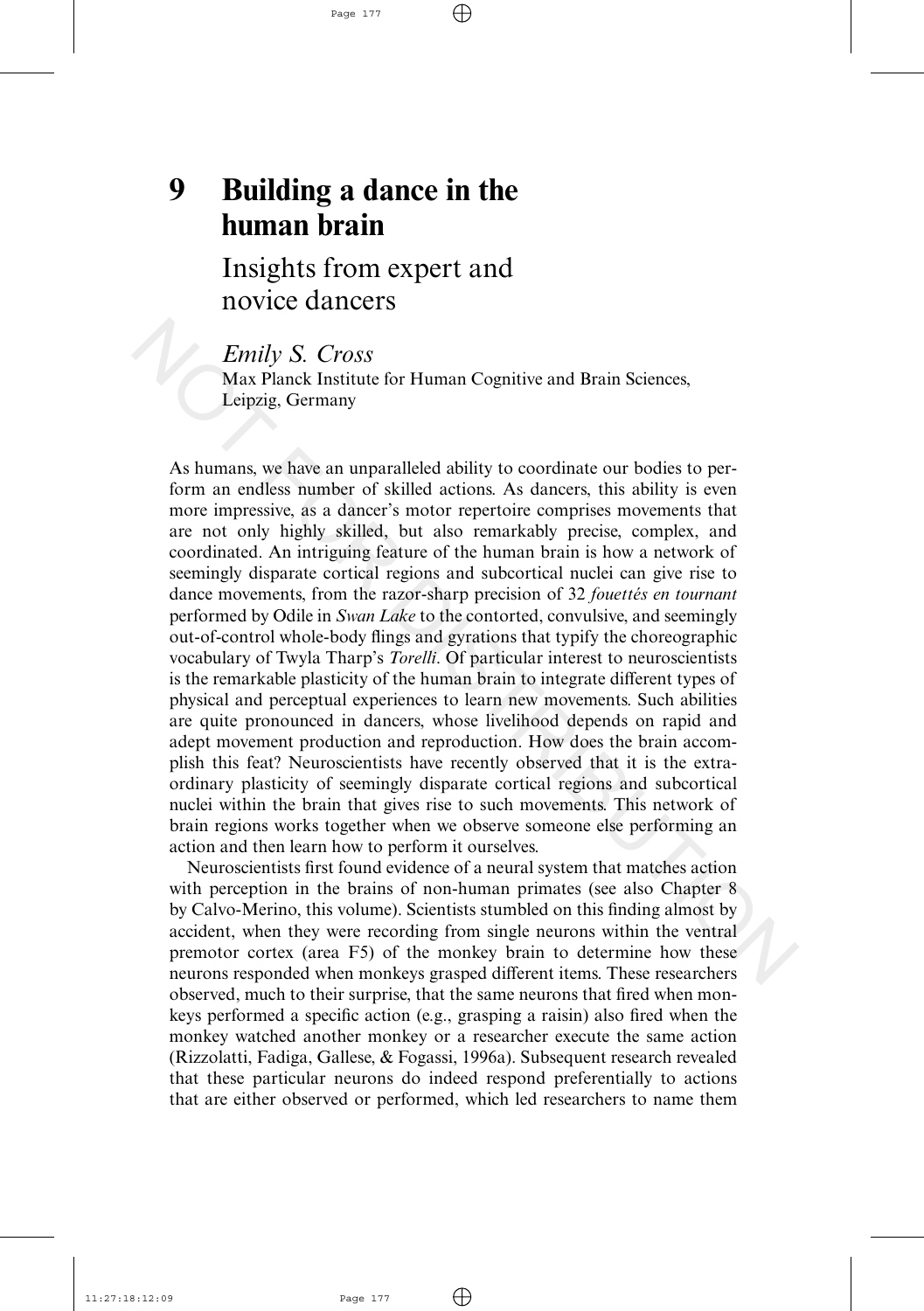#### 178 *Cross*

"mirror" neurons. As such, mirror neurons appear to compose a cortical network that matches observation of actions with execution of those same actions (Grafton, Arbib, Fadiga, & Rizzolatti, 1996; Rizzolatti et al., 1996b). These specialized neurons have prompted researchers to propose that action perception and production processes form a bidirectional, interactive loop within the primate brain.

meetingated similar functional regions within the human brain, providing<br>widence for a human mirror neuron system (e.g., Rizzolatii & Craighero,<br>2004), or, more broadly, an action observation network (AON; Cross, Kraener, Since the discovery of mirror neurons in monkeys, many studies have investigated similar functional regions within the human brain, providing evidence for a human mirror neuron system (e.g., Rizzolatti & Craighero, 2004), or, more broadly, an *action observation network* (AON; Cross, Kraemer, Hamilton, Kelley, & Grafton, 2009b). For the purposes of this chapter, the term *action observation network* is used instead of *mirror neuron system*, since this term is more general and encompasses all of the brain regions involved in action observation processes, not simply the two main mirror neuron regions (inferior parietal and premotor cortices). As illustrated in Figure 9.1 (see also Box 9.1), the brain regions that compose the AON include the supplementary motor area (SMA), the ventral premotor cortex (vPM), the inferior parietal lobule (IPL), and posterior superior temporal sulcus/middle temporal gyrus (pSTS/pMTG; Binkofski et al., 2000; Decety, 1996; Grafton et al., 1996; Rizzolatti et al., 1996b; Stephan et al., 1995). Increasing evidence from behavioral, neuroimaging, and neurostimulation procedures suggests that action understanding might be explained by covert simulation of another's movements by an observer (Decety, 1996; Fadiga, Buccino, Craighero, Fogassi, Gallese, & Pavesi, 1999; Fadiga, Fogassi, Pavesi, & Rizzolatti, 1995; Jeannerod, 2001; Rizzolatti & Craighero, 2004).

The challenge for research on the relationship between action perception and action production is to determine the explanatory power and generalization of this network and its relationship to motor skill and new action learning. It is the hope of researchers in this field to eventually explore applications for the recovery of function after injury and improved learning and teaching practices. The focus of this chapter is on work my colleagues and I have performed on the neural and behavioral outcomes of humans learning to perform complex action sequences, specifically dance. First, I introduce work we have performed with expert dancers that probed questions of the neural representation of whole-body action expertise. Next I discuss findings from a study performed with novice dancers through which we addressed questions of observational learning and how learning is influenced by different action cues. I conclude with a brief discussion of the broader implications for this work and suggest several directions for future research.

My colleagues and I have turned to populations of expert and novice dancers to help us address such questions of action cognition for several reasons. Dance requires a great degree of coordination not only between the different limbs of the body, but also between perception and action, and time and space. As an example, most dancers can relate to the experience of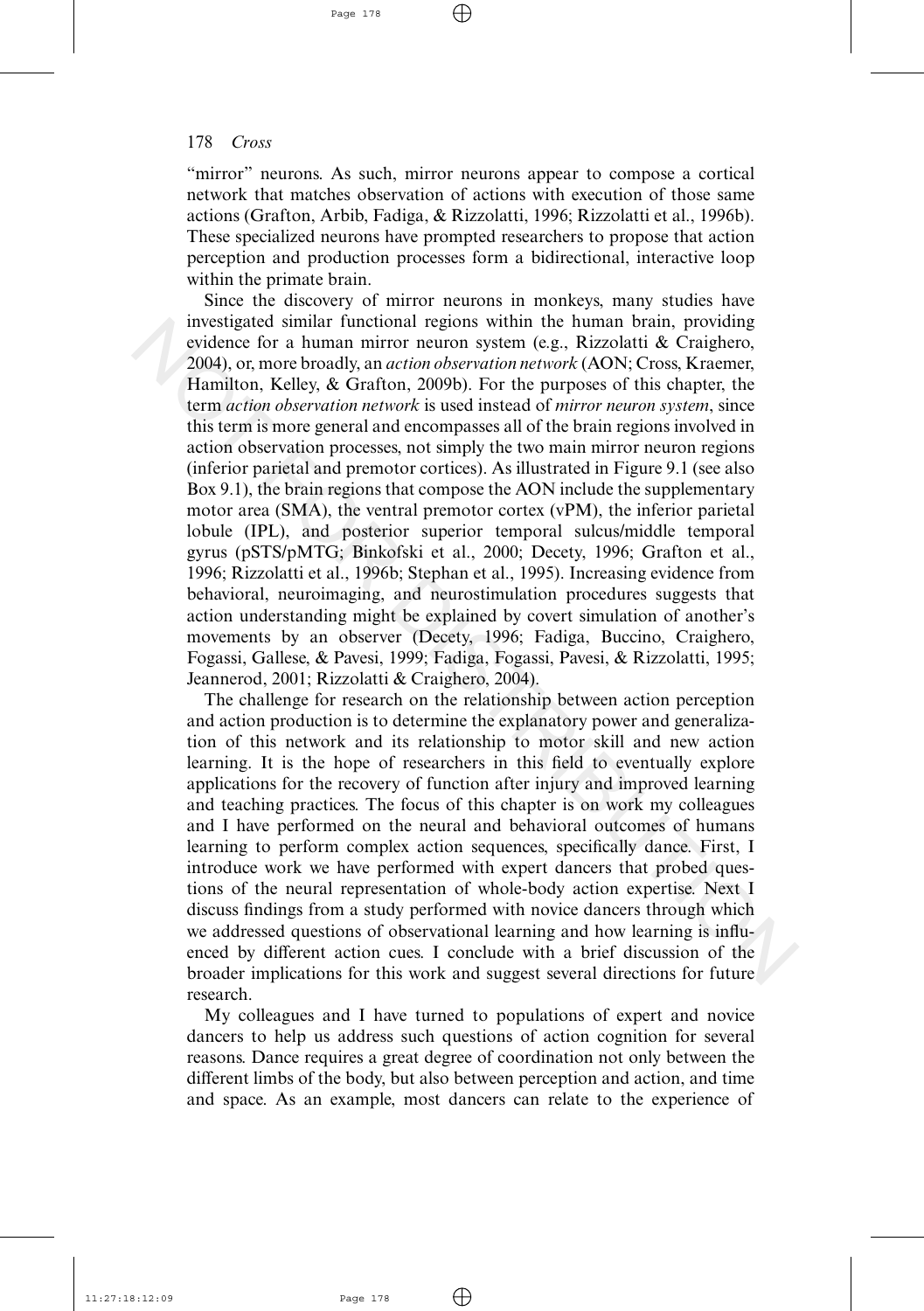

 $\bigoplus$ 

*Figure 9.1* Cartoon representation of the action observation network (AON). The core regions that compose the AON are rendered here on partially inflated cortical surfaces using the PALS data set and Caret visualization tools (http://brainmap.wustl.edu/caret). The brain illustrations throughout this chapter appear different from the brains illustrated by Calvo-Merino (Chapter 8, this volume), because the Caret tools render brains to appear slightly inflated, which enables better visualization of activations deep within sulci and on the cortical surface. The AON is represented bilaterally, but for visualization purposes, the medial and lateral surfaces of the left hemisphere only are illustrated here. The AON includes the ventral premotor cortex (vPM), the inferior parietal lobule (IPL), the superior temporal sulcus (STS), and the supplementary and pre-supplementary motor areas (SMA and pre-SMA).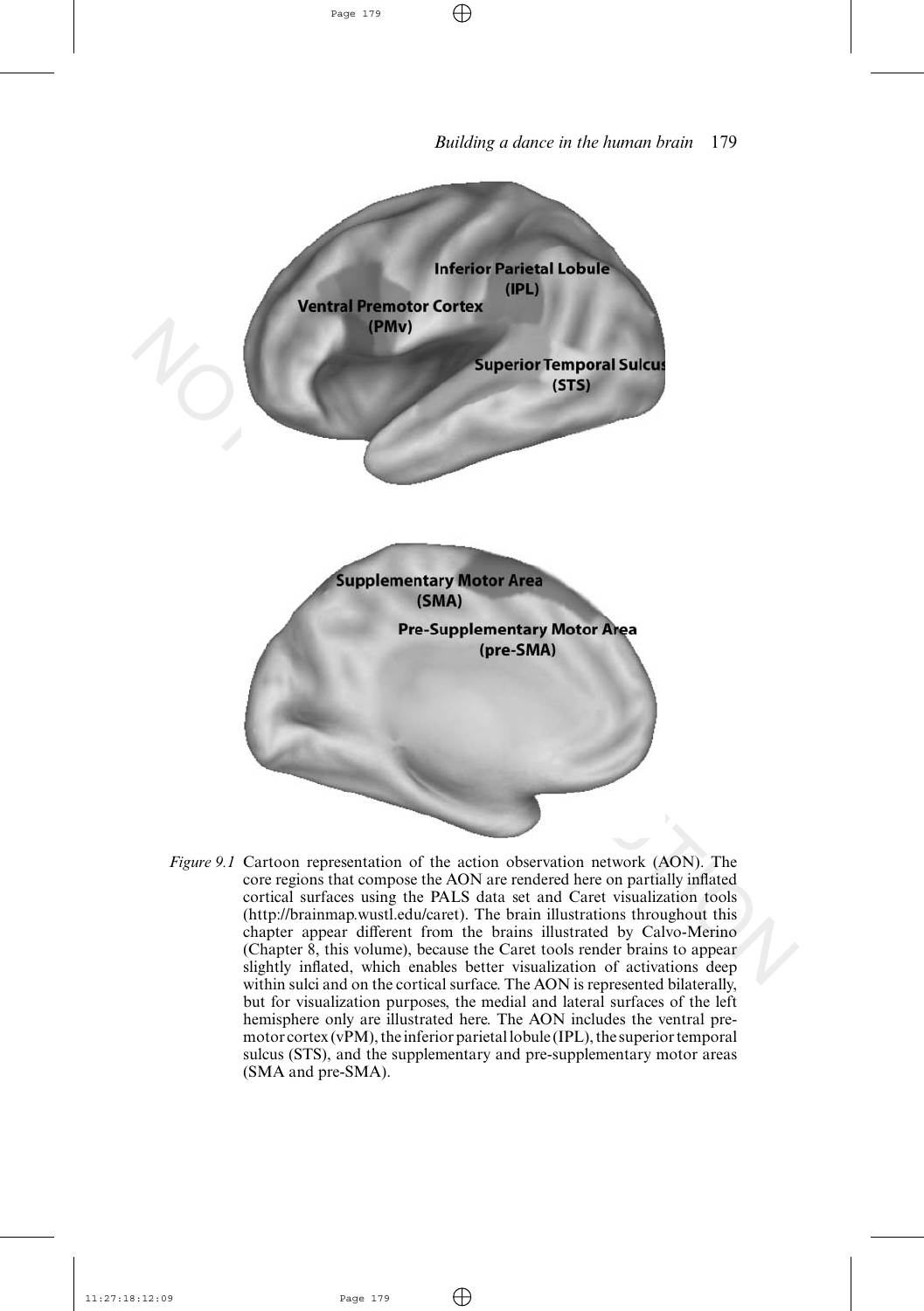$\oplus$ 

180 *Cross*

| <b>Box 9.1</b> | Brain areas involved in action observation processes |
|----------------|------------------------------------------------------|
| $SMA$ :        | supplementary motor area                             |
| vPM:           | ventral premotor cortex                              |
| dPM:           | dorsal premotor cortex                               |
| IPL:           | inferior parietal lobule                             |
| SPL:           | superior parietal lobe                               |
| IPS:           | intraparietal sulcus                                 |
| pSTS:          | posterior superior temporal sulcus                   |
| $pMTG$ :       | posterior middle temporal gyrus                      |
| ITG:           | inferior temporal gyrus                              |
| pSTG:          | posterior superior temporal gyrus                    |
|                |                                                      |

IPS: intrapried sultus<br>
pSTS: posterior superior temporal sultus<br>
pSTS: posterior superior temporal gyrus<br>
TIG: posterior middle temporal gyrus<br>
TIG: inferior cemporal gyrus<br>
pSTG: posterior superior temporal gyrus<br>
pSTG: showing up to a technique class in a new studio, progressing with ease through the warm up or *barre* exercises, and then being expected to perfectly perform long and complex sequences of steps that have been rapidly demonstrated in the most cursory manner (see also Chapter 5 by Puttke, this volume). Dancers' ability to transform scant visual or verbal information into highly sophisticated movements has great potential value to scientists. Significant utility exists in examining both beginning and expert dancers to see how complex movements are learnt, remembered, and reproduced. Not only can scientists learn about the coordination and expression of complex actions by quantifying dancers' behavioral performance, but careful measurement of how such skilled actions are represented at the neural level can shed additional light on how the human body is capable of learning and performing such complex movements with limited information.

# **Placing the dancer's brain in a scientific context**

In line with research from our laboratory, which has studied *de novo* dance learning in both expert and novice dancers, elegant work by several other laboratories has substantiated the feasibility of using dance learning and observation as a paradigm for investigating the properties of the AON (Brown, Martinez, & Parsons, 2006; Calvo-Merino, Glaser, Grèzes, Passingham, & Haggard, 2005; Calvo-Merino, Grèzes, Glaser, Passingham, & Haggard, 2006; Calvo-Merino, Jola, Glaser, & Haggard, 2008; Calvo-Merino, Chapter 8, this volume; Jola, Chapter 10, this volume). The first such study investigated the specificity of the AON for observing one's own movement repertory compared to an unfamiliar and untrained movement repertory (Calvo-Merino et al., 2005; see also Chapter 8 by Calvo-Merino in the current volume). In this experiment, expert ballet dancers, capoeira dancers, and non-dancer control participants passively viewed ballet and capoeira dance clips while undergoing fMRI scanning (see Box 4.1 in Chapter 4 by Bläsing, this volume). The authors reported significantly greater activity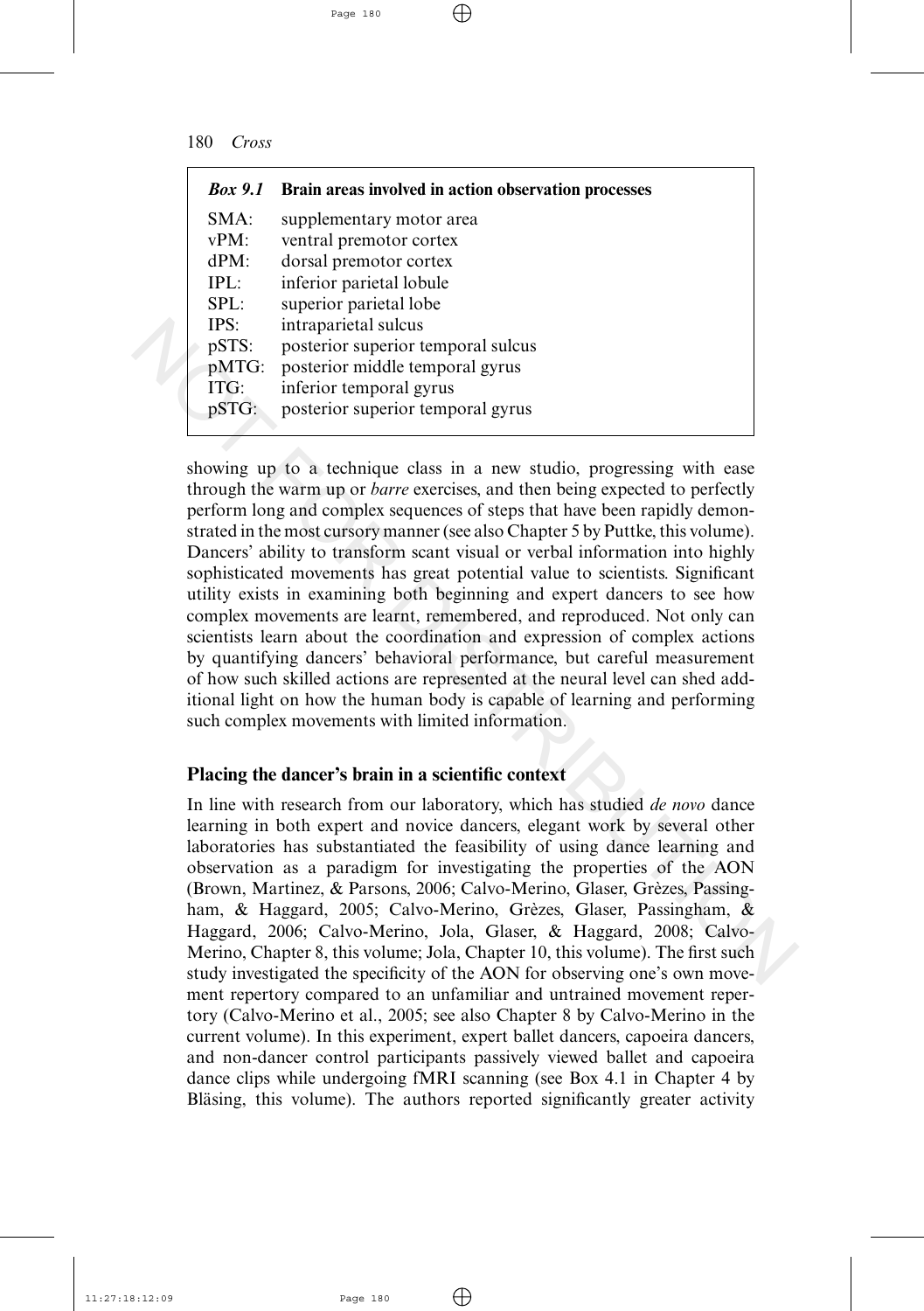within the AON, including bilateral vPM and IPL activity, right superior parietal lobe, and left STS, when dancers observed the movement style of their expertise. From this, the authors concluded that the AON is able to integrate one's own movement repertoire with observed actions of others, thus facilitating action understanding.

 $\oplus$ 

Page 181

during action observation. In order to parse usual almularity from physical conservation, the order to parter experiments learnt only by their sex, only by the opposite sex, or moves that are performed by all dancers (see A second influential study by Calvo-Merino and colleagues (2006) examined the effects of visual compared to motor experience on AON activity during action observation. In order to parse visual familiarity from physical experience, expert men and women ballet dancers observed videos of movements learnt only by their sex, only by the opposite sex, or moves that are performed by all dancers (see Chapter 8 by Calvo-Merino, this volume). The motivation behind this procedure was to determine whether equally robust action resonance processes may be elicited by observation of movements that are equally visually familiar, because men and women dancers train together, but are unequal in terms of physical experience. The authors reported that when effects of visual familiarity are controlled for (i.e., when dancers watched moves from their own movement repertoire, compared to moves that they frequently saw, but never physically performed), evidence for action resonance based on pure motor experience was found in inferior parietal, premotor, and cerebellar cortices. The authors conclude that actual physical experience is a necessary prerequisite for robust activation in these areas of the AON. This study provides an excellent point of departure for one of the lines of research described below, wherein my colleagues and I were interested in measuring how purely observational experience is represented in the AON.

Together, the studies led by Calvo-Merino et al. (2005, 2006) and Brown et al. (2006) provide robust evidence for changes within the AON with the presence (or emergence) of execution competency. My colleagues and I have aimed to build on this foundation by addressing open questions regarding the establishment of motor and perceptual expertise, the sensitivity of this network to physical and observational learning, and how learning from another dancer's movements compared to just symbolic cues influences learning and neural activity. The studies discussed below address these three objectives through training experiments performed with expert and novice dancers. By tackling such questions about the function of the AON through use of both behavioral and neuroimaging measures in dancers, we aim to better characterize the processes that underlie the various ways people acquire new movements.

#### **What expert dancers' brains can teach us**

The first study our laboratory performed with dancers aimed to address three objectives (Cross, Hamilton, & Grafton, 2006). First, we sought to characterize how the human brain represents expertise for complex, whole-body actions (in this case, dance sequences). The second objective was to determine whether the neural signature for newly learnt complex dance sequences differs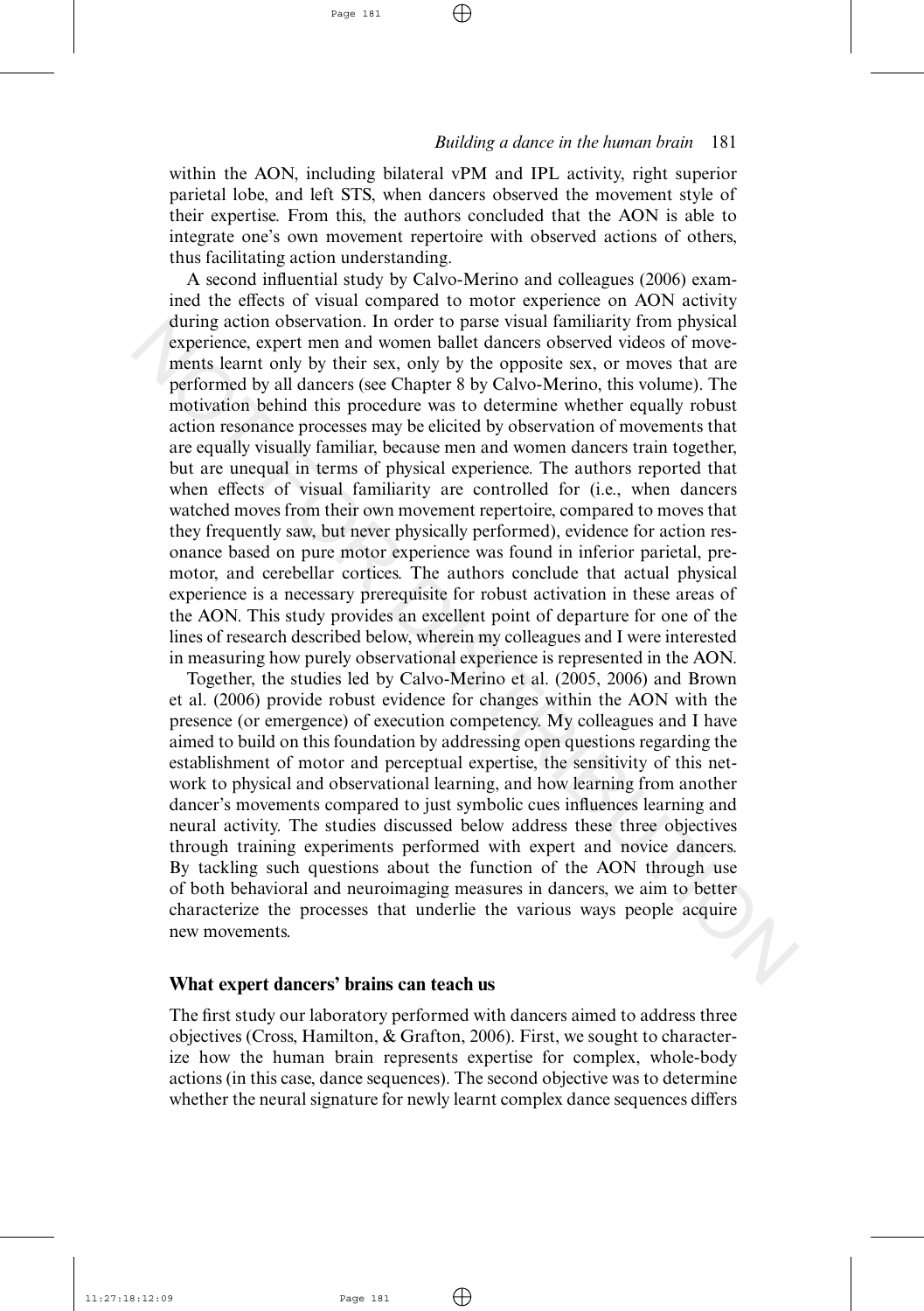#### 182 *Cross*

from kinematically similar sequences that are unlearnt. Finally, we wanted to determine if neural activity was related to individuals' perceived mastery of the dance movements that they learnt. We hoped that by tackling these questions, we might add a measure of clarity to a continuing debate in the study of action simulation concerning the relationship between the physical embodiment of actions (i.e., those actions that an individual can perform and has performed) and neural activity when observing such actions.

In this experiment, participants were asked to observe a dancer is move<br>units and at the same frime to imagine themselves performing those move-<br>ments .In this situation, the visual sitmulus guides and constrains the moto In this experiment, participants were asked to observe a dancer's movements and at the same time to imagine themselves performing those movements. In this situation, the visual stimulus guides and constrains the motor simulation. Because our task involved action observation as well, it is essential to consider how visual stimuli depicting human actions are able to drive motor regions of the brain. As mentioned previously, numerous neuroimaging studies implicate the motor and premotor areas that are classically associated with movement preparation as also being engaged when simply observing the actions of others (Buccino et al., 2001; Grafton et al., 1996; Grèzes & Decety, 2001; Iacoboni, Woods, Brass, Bekkering, Mazziotta, & Rizzolatti, 1999; Johnson-Frey, Maloof, Newman-Norlund, Farrer, Inati, & Grafton, 2003; Rizzolatti et al., 1996b). Behavioral studies have further demonstrated interactions between action perception and execution (Brass, Bekkering, Wohlschläger, & Prinz, 2000; Brass, Bekkering, & Prinz, 2001; Hamilton, Wolpert, & Frith, 2004; Kilner, Paulignan, & Blakemore, 2003), and thus lend additional credence to the idea of overlapping neural processes for action observation and execution. A meta-analysis of 26 functional neuroimaging studies on action representations by Grèzes and Decety (2001) provides evidence that extensive overlap exists between brain regions active during action observation, simulation, and execution. Together, these findings suggest that a distinct set of brain regions compose the AON, and are active both when observing and when performing actions.

In our study, we recruited 10 expert modern dancers who were learning the movement vocabulary from Laura Dean's seminal modern dance work, *Skylight* (Dean, 1982). The dancers spent over 5 hours per week learning the *Skylight* vocabulary as part of their company's repertory. Importantly, this was a longitudinal study in which the dancers' brains were scanned once a week across 6 weeks of learning this new dance work. Such a method enabled us to effectively take snapshots of the expert dancers' brains as they progressed from unfamiliarity with the new movement vocabulary to an expert level of performance proficiency. During the weekly scanning sessions, the dancers watched 18 video clips of *Skylight* movements, and 18 videos of kinematically similar but unfamiliar and unrehearsed dance movements. The dancer in the video clips was filmed from behind as she moved in front of a mirror. This not only enabled our participants to see nearly 360° of visual information about the movements, but it also provided an ecologically valid viewing context, since dancers are accustomed to observing and practicing movements in front a mirror in a studio context. While the participants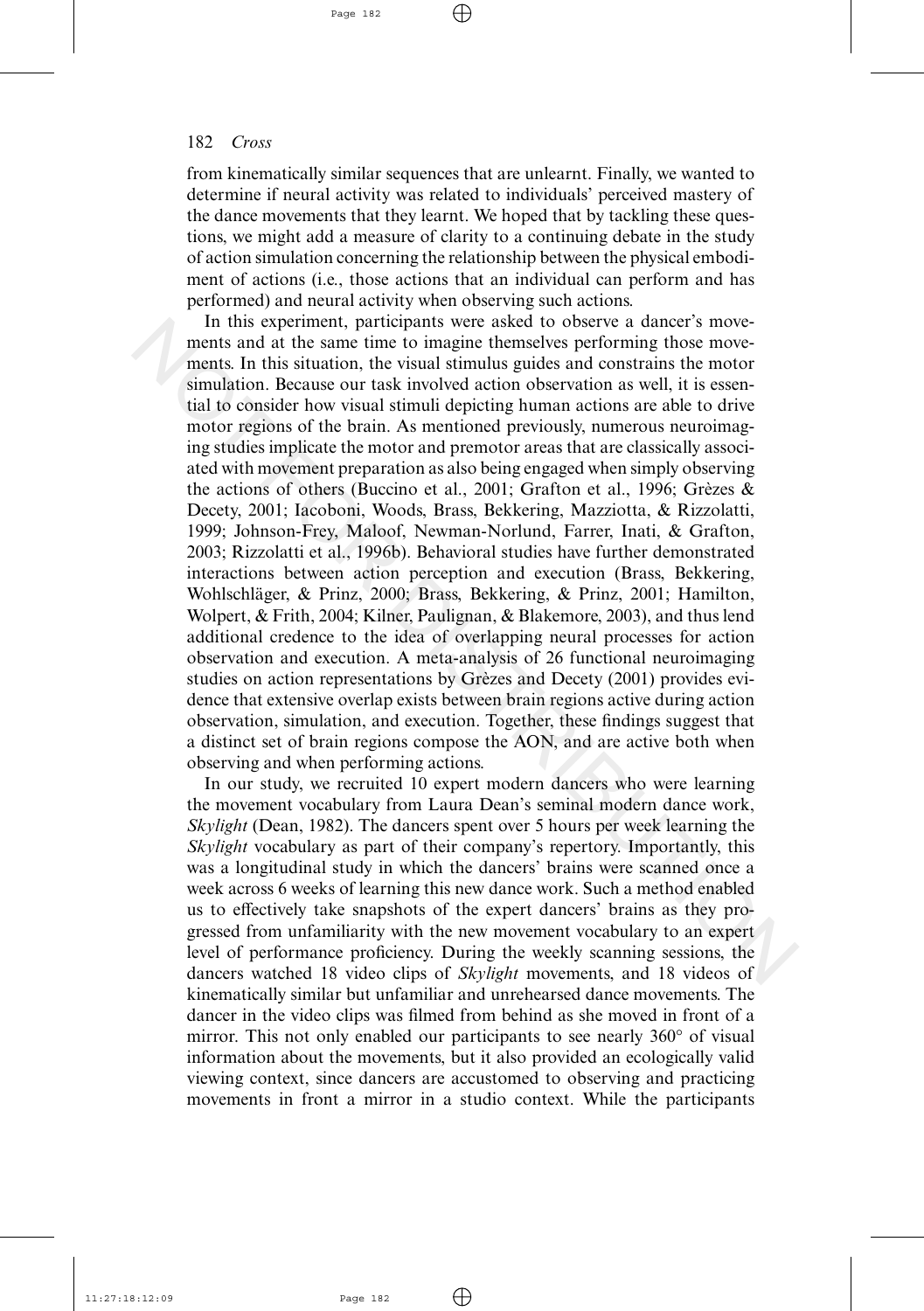watched each video clip in the scanner, they were asked to imagine themselves performing each dance sequence. Following each video, a question appeared asking the dancers to rate their perceived performance ability for each sequence, at that particular point in time.

 $\oplus$ 

Page 183

The behavioral and neuroimaging procedures yielded several exciting results about the representation of expertise in dancers' brains. Unsurprisingly, we found that the dancers rated their ability to perform the rehearsed *Skylight* movements as progressively greater across the 6 weeks of training, while their ratings of their ability to perform the control movements remained relatively unchanged (Cross et al., 2006). The neuroimaging results corroborated and extended previous work on expert dancers in several capacities. First, in line with what was reported by Calvo-Merino and colleagues (2005), we saw greater activation across a broadly defined AON, including parietal, premotor, supplementary motor, and superior temporal regions, when dancers watched dance movements compared to rest, and when they watched movements they had physically rehearsed compared to unrehearsed control movements (Figure 9.2, top two brains). The critical contribution of this study was that as the dancers' expertise with the rehearsed dance sequences increased, activity within vPM and IPL in the left hemisphere also increased with their perceived expertise (Figure 9.2, lower brain).

Styight movemulas as progressively greate across the 6 weeks of training, while their ratings of their ability to perform the control movements remained relatively unchanged (Cross et al., 2006). The neuroimaging results This study provided evidence for rapid and precise changes in AON responses within the brains of expert dancers learning a new dance. In just 6 weeks, dancers progressed from novices to experts with the *Skylight* choreography (as evidenced by their subjective evaluations of performance ability). While watching the movements they were most expert at performing, greater neural responses were observed in the left premotor cortex and the left inferior parietal lobule. These two regions have been found to contain mirror neurons in monkeys (Gallese, Fadiga, Fogassi, & Rizzolatti, 1996; Rizzolatti et al., 1996a), and form the crux of the mirror neuron system in humans (Rizzolatti  $\&$  Craighero, 2004). By studying dancers who were in the midst of intensive rehearsals to learn a new work, we were optimally poised to discover what goes on in the brain as individuals build movement expertise from the ground up. However, one major shortcoming of this study is that the dancers were not scanned prior to beginning rehearsals for *Skylight*. Thus, while we were able to take snapshots of their brains across the rehearsal process, we did not have a clear measure of how the AON responded to rehearsed movements before they were ever seen in the studio. With our next study, we attempted to overcome this issue, as well as the limitation of using subjective performance ratings, through investigation of novice dancers learning simple dance sequences.

#### **What we can learn from the novice dancer's brain**

While research with expert dancers has shed light on the neural correlates of highly skilled action embodiment (e.g., Calvo-Merino et al., 2005; Cross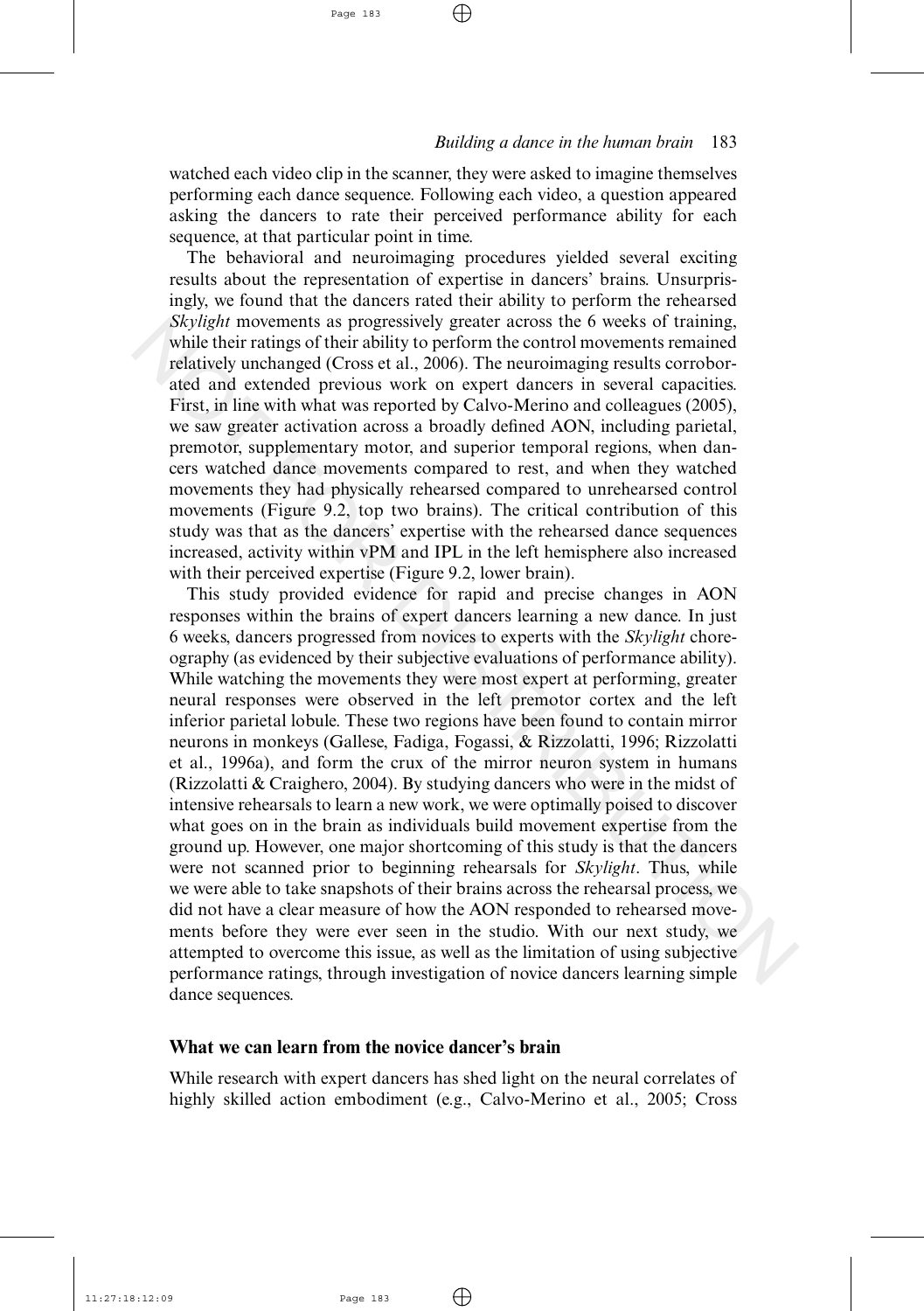$\oplus$ 



*Figure 9.2* Results from functional imaging study with expert dancers. A selection of results (only the lateral surface of the left hemisphere) from three brain imaging contrasts from the Cross, Hamilton, and Grafton (2006) study on action expertise among expert dancers.

et al., 2006, Bläsing, Chapter 4, this volume), a look into the brains of novice dancers who are learning to integrate visual and auditory cues with coordinated whole-body movements can be equally instructive for our understanding of complex action learning. We know that many avenues exist for learning new dance movements. To return to the dance class example introduced earlier, if an instructor wants her students to perform a particular combination of steps, she could accomplish this in a number of different ways. She could verbally name or describe the sequence of individual steps, she could indicate or gesture the movements with her hands, she could show her students a string of symbols that denotes the combination in Laban movement notation (see Box 5.1 in Chapter 5 by Puttke, this volume), or she could perform the desired sequence herself.

To parse how different methods of learning might influence performance, this study focused on novice dancers. Here, we controlled how novice dancers learned new dance movements and examined resulting changes in each novice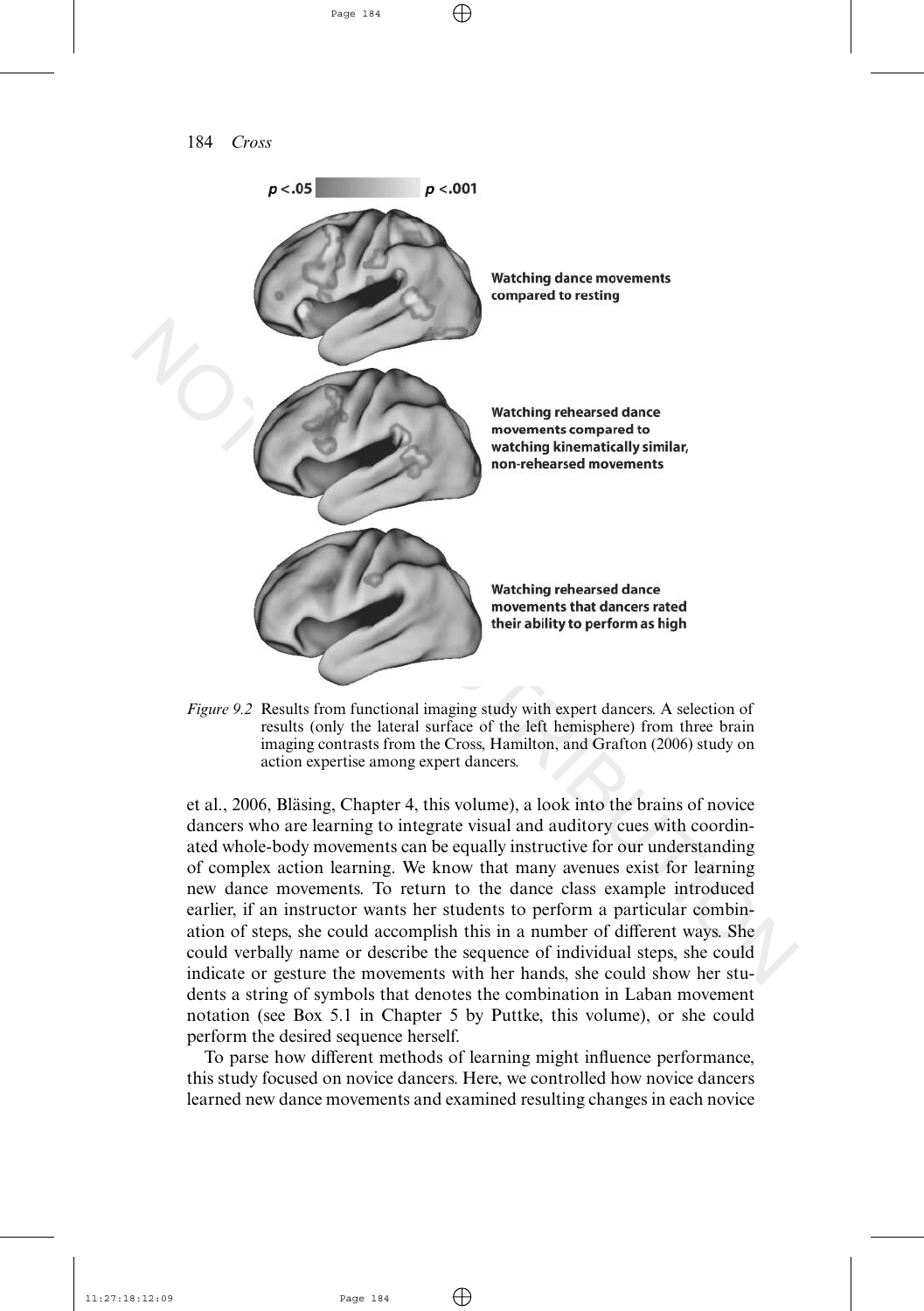$\bigoplus$ 

#### *Building a dance in the human brain* 185

dancer's AON. We measured dance performance accuracy and neural activity within a group of participants who had no previous dance experience or training as they learnt simple dance sequences in an interactive video game context. In order to address our experimental objectives, we used a threeby-two factorial experimental design (Figure 9.3, panel A). We explored two separate, but related, avenues of new action learning in novice dancers: observational learning and learning from human versus symbolic action cues. This study was carried out over 8 consecutive days, as illustrated in Figure 9.3,



*Figure 9.3* Experimental design and time course for experiments with novice dancers. Panel A represents the 3 (training experience: danced, watched, or untrained) by 2 (action cue: dancer with arrows or just arrows) study design. Panel B depicts the 4 phases of the study in chronological order.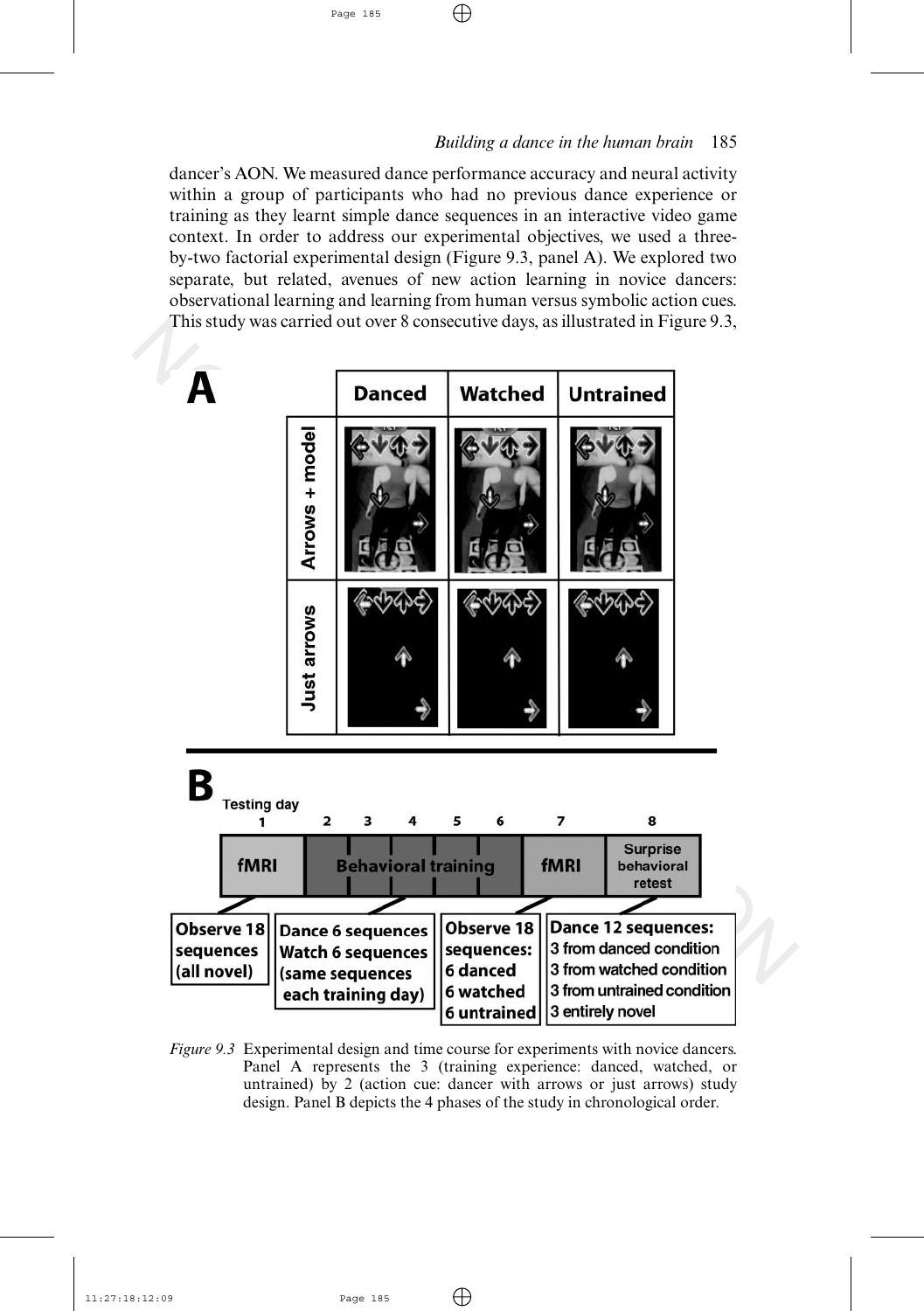#### 186 *Cross*

panel B. Our first objective was to determine how observational learning, such as when one simply watches a dance instructor without imitating the movements, and then tries to reproduce the movements at a later point in time, is represented within the AON (Cross et al., 2009b). The second objective was to determine how movement training influences activity within the AON – both while observing an expert model accurately performing the actions (such as when one dances in step with a dance instructor while observing her movements) and when relying on purely symbolic cues (such as when one follows a diagram or symbolic notation of step patterns; Cross, Hamilton, Kraemer, Kelley, & Grafton, 2009a). Even though both questions were investigated with a single study, for the sake of clarity, each objective is considered in turn.

#### **Learning from observation**

observing her movements) and when relying on purely symbolic cues (such as<br>when me follows a diagram or symbilic notation of step patterns; Cross,<br>Hamilton, Kraemer, Kelley, & Grafton, 2009a). Even though both questions<br>we When we learn to walk, use a fork, or drive a car, we learn by first observing others do the task, and then practicing it ourselves. It is thus unsurprising that a wealth of behavioral research suggests that the quickest and most accurate learning results from observing and simultaneously reproducing another individual's movements (e.g., Badets, Blandin, & Shea, 2006; Bandura, 1977, 1986; Blandin, Lhuisset, & Proteau, 1999; Blandin & Proteau, 2000; Schmidt, 1975; Sheffield, 1961). This research has demonstrated that not only is observation helpful for learning (Blandin et al., 1999), but that physical practice is more beneficial than mere observation of new movements (Badets et al., 2006). One aim of our study with novice dancers was directed at further exploring the separate and combined contributions of these factors on acquiring novel movement sequences. Additionally, using functional neuroimaging, we aimed to characterize the neural underpinnings of observational learning with or without the added benefit of physical practice.

Early behavioral investigations by Sheffield (1961) led to the proposal that observation of a model provided a "perceptual blueprint", or a standard of reference for how the task to be learnt should be performed. Carroll and Bandura subsequently proposed that this perceptual blueprint improves learning by providing a means for the detection and correction of performance errors as well (Carroll & Bandura, 1987, 1990). Behavioral studies comparing observational and physical learning support the idea that observational learning in conjunction with physical practice can bolster learning over physical learning alone (Blandin & Proteau, 2000; Carroll & Bandura, 1990; Doody, Bird, & Ross, 1985; Lee, White, & Carnahan, 1990; Zelaznik & Spring, 1976; for a review, see Hodges, Williams, Hayes, & Breslin, 2007). In one such study, Blandin and Proteau (2000) asked participants to perform a task that involved performing a precise arm movement while avoiding obstacles. Participants physically rehearsed without observing a model perform the action, observed a novice performing the task before attempting to perform the task themselves, or observed an expert performing the task before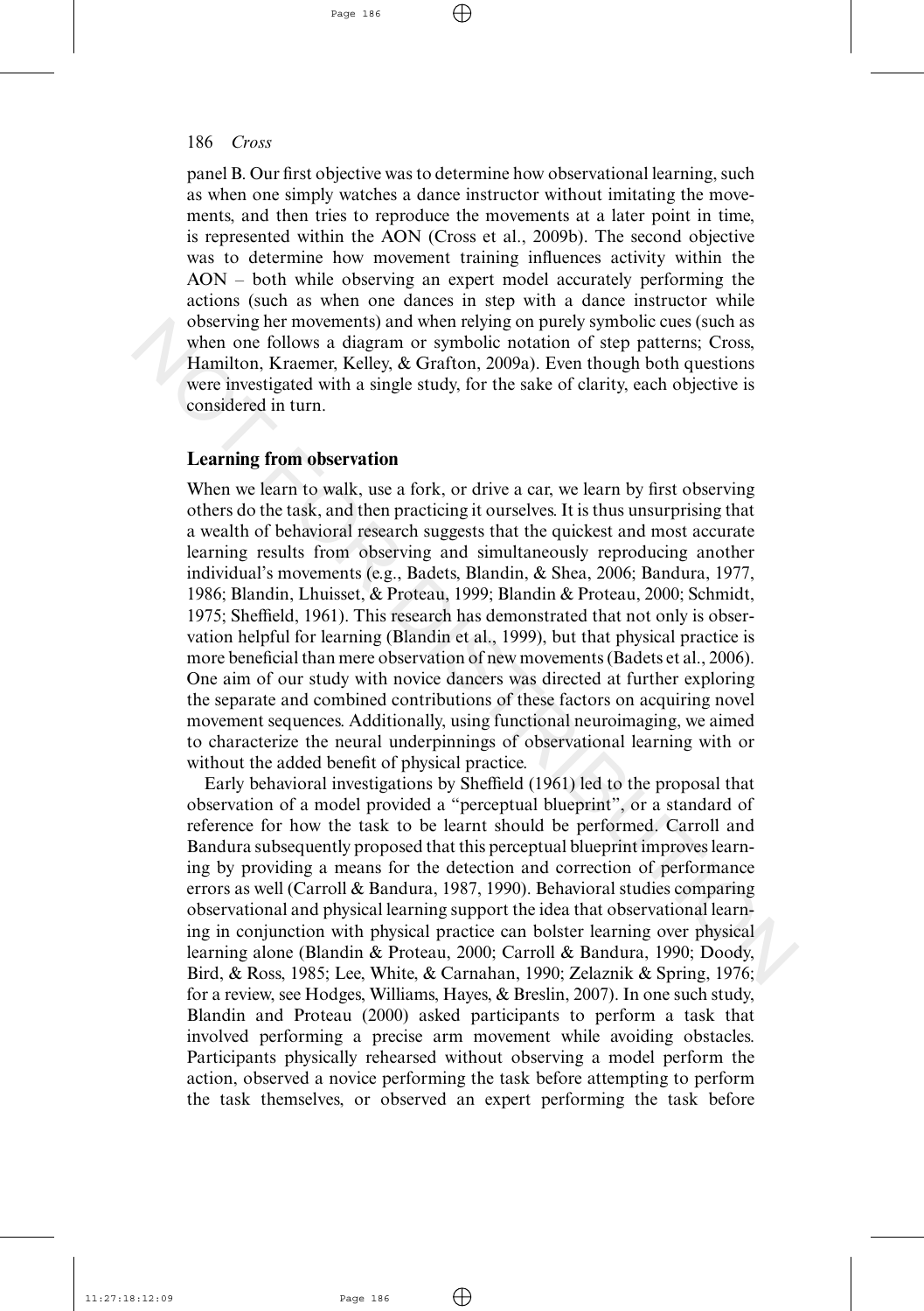#### *Building a dance in the human brain* 187

attempting it themselves. Observation of either type of model enabled participants to develop error detection and correction skills as effectively as physical practice. This led Blandin and Proteau to conclude that individuals can develop error detection and correction as effectively from observational learning as they do from physical learning.

One of the primary theories why observational and physical learning have so much overlap is that they both engage similar cognitive processes (Barzouka, Bergeles, & Hatziharistos, 2007; Blandin et al., 1999; Bouquet, Gaurier, Shipley, Toussaint, & Blandin, 2007). For instance, a recent psychophysical and electromyographic (EMG; see Box 4.1 in Chapter 4 by Bläsing, this volume) study demonstrated that participants' learning of a novel, complex motor task is facilitated if they previously observed another individual learning to perform that same task, compared with watching another individual perform the task without learning, or learning to perform an unrelated task (Mattar & Gribble, 2005). However, as Blandin and colleagues note (1999), such findings do not mean that physical and observational learning are *identical* cognitive processes; particular features are unique to each kind of learning.

Bergiels, & Hatarhanstos, 2007; Blandin et al., 1999; Bouquet, Gaurer, Highey, Toussaint, & Blandin, 2007). For instance, a recent psychophysical and electromyographic (EMG; see Box 4.1 in Chapter 4 by Blišing, this volum Such behavioral research establishes a solid foundation for exploring areas of overlap and divergence between observational and physical learning. However, it is difficult to determine with only behavioral experimentation the degree of correspondence of cognitive processes subserving these two types of learning. Behavioral and EMG studies alone cannot satisfactorily address the underlying neural mechanisms. Here we benefit from using functional neuroimaging, which can identify the neural mechanisms engaged during observational and physical learning. If both types of learning engage the same areas of the brain, then we can infer that both observational and physical learning engage comparable cognitive processes. Conversely, the emergence of different areas of neural activity based on learning would imply that distinct cognitive processes underlie these two types of learning.

We investigated observational learning by training novice dancers to perform complex dance movement sequences while manipulating training elements. Specifically, we sought to determine whether observational and physical learning result in quantitatively similar or different behavioral performance and patterns of neural activity. Because of the complexity and unfeasibility of having participants physically perform dance sequences in the scanner (but see Brown et al., 2006 for an innovative approach to this problem involving tango dancing in a PET scanner), we instead chose to train participants to perform the movement sequences with music videos outside the scanner, and then asked them to observe the training videos during the scanning sessions. The focus of this portion of the study was on differences between the three training conditions; danced, watched, and untrained (Figure 9.3A, B).

Seventeen young adult participants who had no dance training and no experience with playing dance video games first came into the laboratory to participate in an fMRI session while they watched and listened to 18 upbeat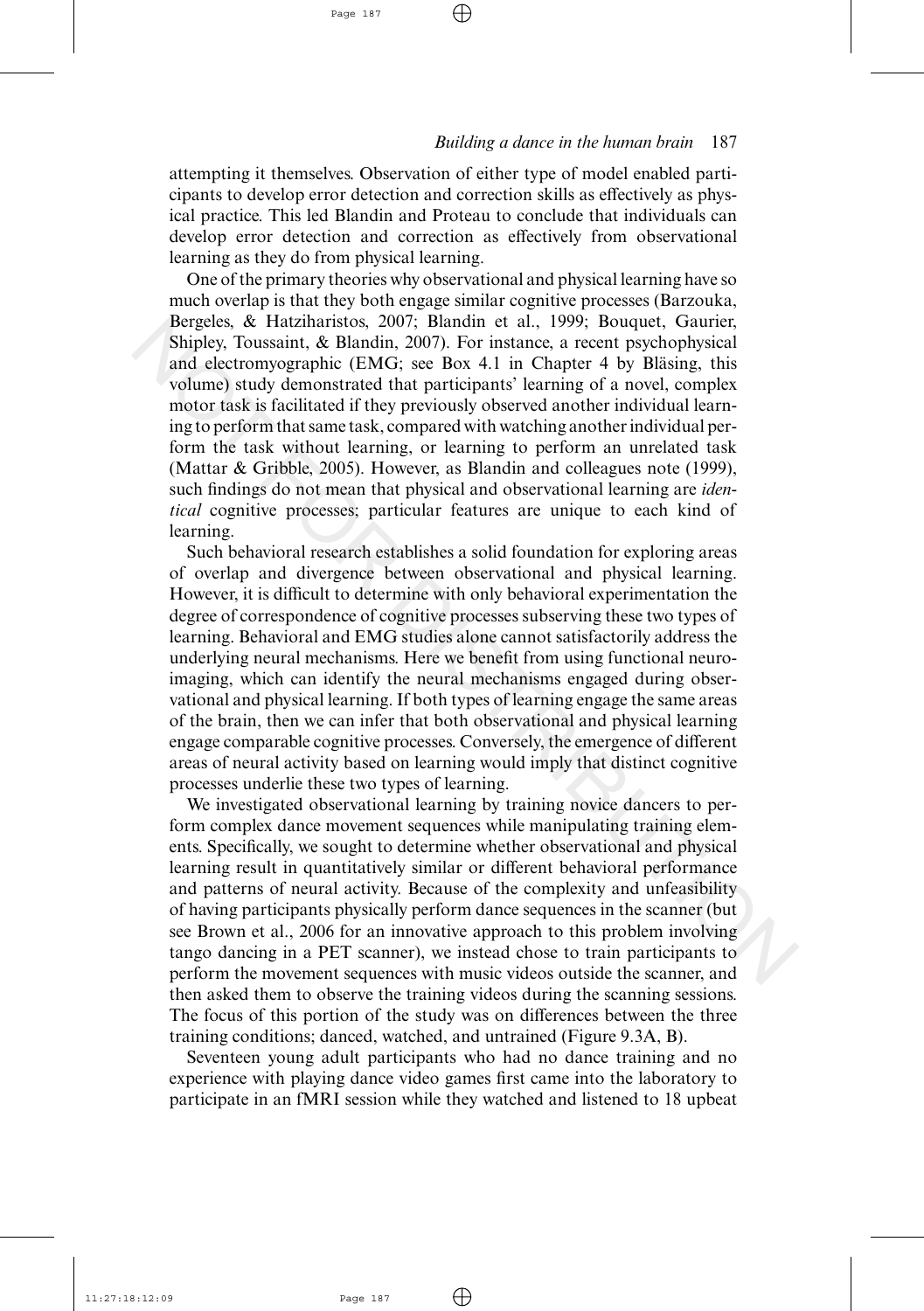#### 188 *Cross*

music videos. Half of these videos featured a person dancing along with arrows that scrolled upwards on the screen, and the other half had only the arrows scrolling on the screen. This first scanning session was followed by 5 consecutive days of dance training, where participants spent approximately 1 hour in the laboratory each day, practicing dancing six music videos (henceforth to be referred to as the "danced" condition), and resting while passively viewing, but not dancing, another set of six music videos (henceforth to be referred to as the "watched" condition).

We used StepMania software (www.stepmania.com), in conjunction with a dance pad connected via a USB to a desktop computer, to display the dance videos and record participants' dance performance. StepMania is a freeware version of the popular video game "Dance Dance Revolution" (Konami Digital Entertainment, Inc., Redwood City, CA). We chose to use an interactive video game in order to precisely quantify dance performance, instead of relying on subjective ratings, as we did in the Cross et al. (2006) study, while also maintaining participants' attention and interest across the lengthy training procedures.

reterate to as the "watched" condition,<br>We used StepMania software (www.stepmania.com), in conjunction with a<br>dance pad connected via a USB to a desktop computer, to display the dance<br>videos and record participantis' dance Following 5 days of dance training, participants returned for a second fMRI session, where they observed the same 18 music videos from the first week of scanning. This time, however, six of those videos were highly familiar from having been physically practiced, another six videos were visually familiar from having been passively viewed during each training day, and the remaining videos had not been seen since the first week of scanning. In contrast to the instructions given to our expert dance participants in the study discussed above (Cross et al., 2006), participants in this study were instructed to simply observe the videos. Following the second scanning session, participants returned to the lab to perform a surprise dance re-test of a selection of the dance sequences they had practiced dancing, a selection of dance sequences they had passively observed, and a selection of untrained and entirely novel dance sequences.

Behavioral findings indicate that participants' performance of the sequences from the "danced" condition significantly improved across training days. Moreover, results from the surprise behavioral re-test show that participants were able to perform the dance sequences they passively observed during the week of training at an intermediate level between those sequences they danced and the untrained and novel sequences.

The imaging analyses were designed to accomplish three objectives. The first objective was to determine which brain regions were active when participants observed the dance music videos before ever stepping foot into the training room. This was achieved by identifying regions that showed a greater response while observing all music videos (task) compared to watching a static black screen with a white fixation cross in silence (baseline) from the pre-training scanning session. This contrast revealed broad activation within the action observation network. This pattern of activity was used as a mask for the next two imaging analyses from the post-training scanning session, in order to limit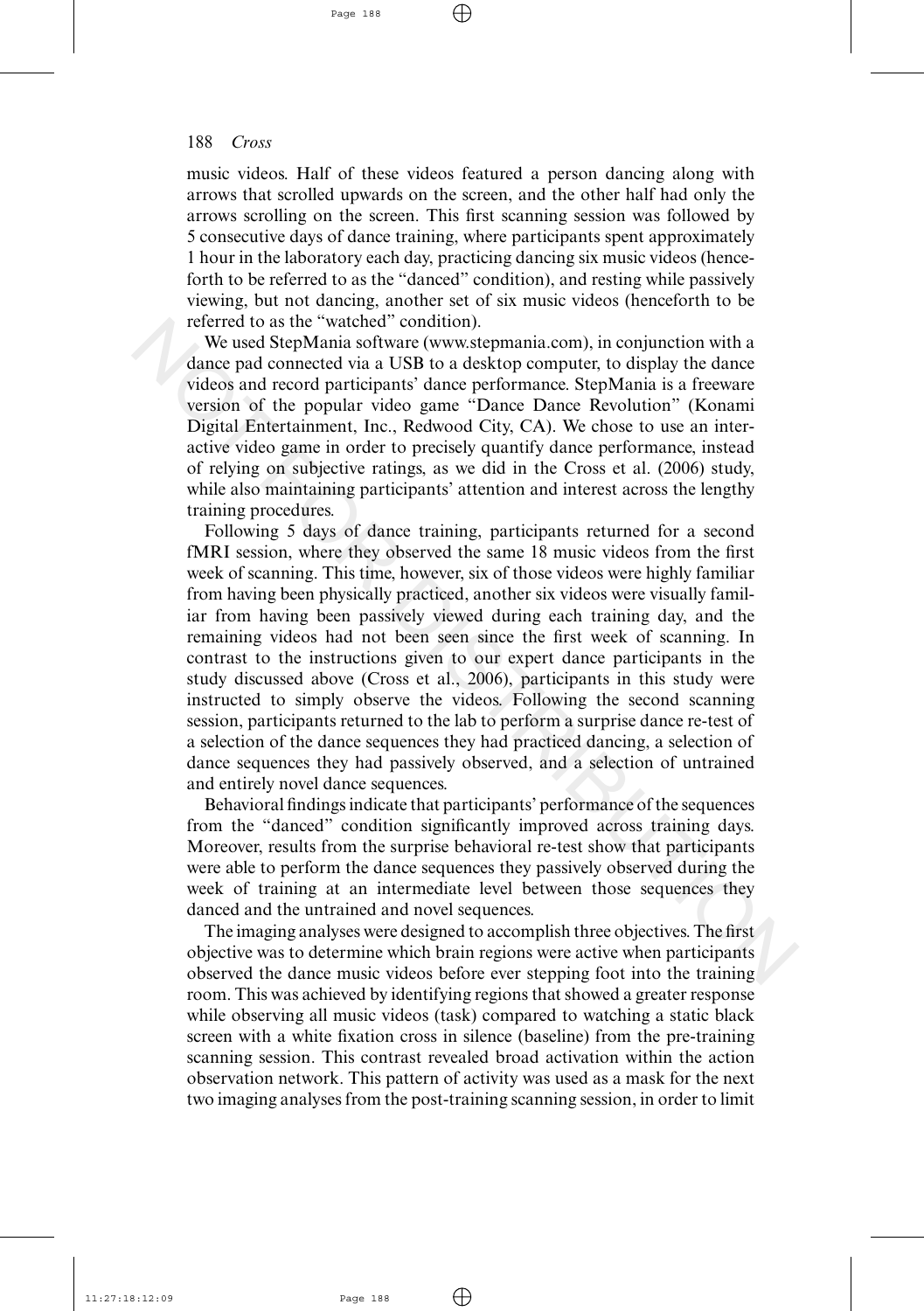the search volume for the effects of interest. The next analysis identified neural regions that showed distinct response profiles when observing videos that were danced or watched. Here we found evidence that physical practice engages select components of the AON above and beyond passive observation. Specifically, participants recruited heightened activity in the right precentral gyrus when presented with videos they had danced, and did not recruit this same area when viewing videos they had only passively viewed during training. This pattern of findings is consistent with the notion that physical practice engages select components of the AON above and beyond passive observation (Aglioti, Cesari, Romani, & Urgesi, 2008; Calvo-Merino et al., 2006).

This is not to suggest that observational learning relies on an entirely different system than physical learning. Indeed, a conjunction analysis revealed that both physical and observational learning engaged activity in select areas of the AON (Figure 9.4). Further statistical analyses (detailed in Cross et al., 2009b) indicated that the neural responses within these two regions did not differentiate between videos that were danced or watched, but responded more strongly to videos that had been trained in either of these manners compared to videos that were untrained and observed only during scanning. When considered together, the imaging analyses from this study suggest that, at least among our sample of novice dancers, physical and observational learning share more commonalities than differences at a neural level.



*Figure 9.4* Brain regions that respond to physical and observational learning in novice dancers. Two regions of particular interest that demonstrated similar patterns of activity when novice dancers watched dance videos they had trained on throughout the week, or merely passively observed, are illustrated here on a rendered cortical surface of a standard brain from the Montreal Neurological Institute (MNI).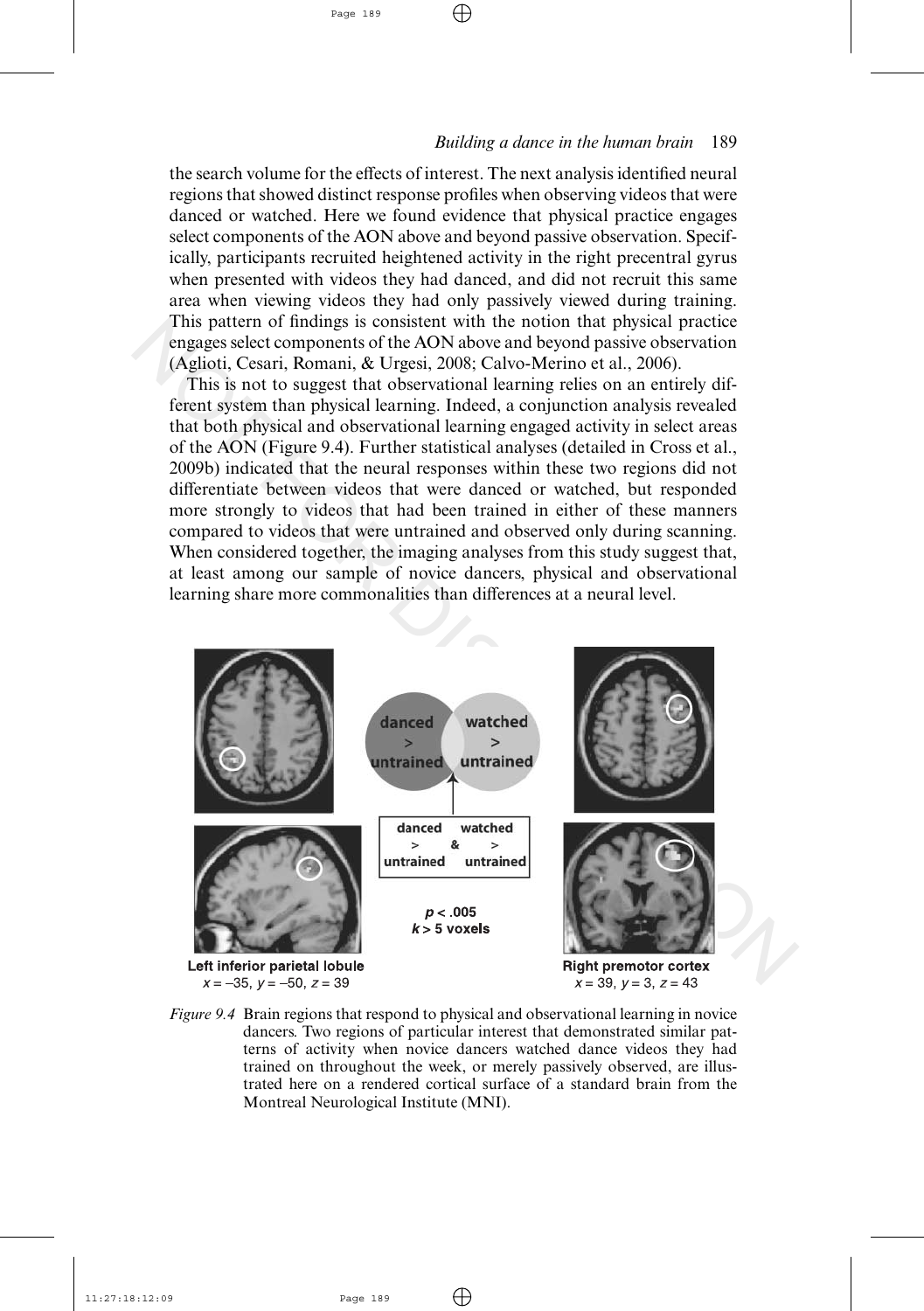#### 190 *Cross*

The converging evidence from our behavioral and neural measures serves to link the rich history of behavioral research on observational learning with the burgeoning field of neuroimaging inquiry into action cognition. We found it especially remarkable that such clear evidence emerged for observational learning in light of the fact that participants were never explicitly told to try to learn the sequences they watched each training day. Evidence from other studies suggests that the amount of observational learning we reported in this study could have been markedly increased if we had explicitly instructed participants to try to learn the sequences they watched during the training procedures (e.g., Hodges et al., 2007; Mattar & Gribble, 2005).

These results are generally in agreement with findings from the extant literature on dance representations in the brain (e.g., Cross et al., 2006; Calvo-Merino et al., 2005; Brown et al., 2006), which suggest that that AON, particularly parietal and premotor components of this network, is modulated by experience. The present investigation makes several novel contributions to this literature through inclusion of two critical control conditions, namely, the use of an "untrained" experimental condition in addition to the danced and watched conditions, and the inclusion of a pre-training scanning session. The inclusion of the pre-training scan is an especially valuable contribution, as it enabled us to quantify the effects of the dance training manipulation with greater precision than we were able to do in the Cross et al. (2006) study.

study could have been markedly increased 1 we had explicitly instructed<br>participants to try to learn the sequences they watched during the training<br>procedures (e.g., Hodges et al., 2007; Mattar & Gribble, 2005).<br>These resu Of course, these findings are not without their limitations. The most serious limitation stems from our use of a within-subjects experimental design. A valid criticism of this design is that observational learning does not occur in a purely observational context, since all of our novice dance participants were also learning to dance particular sequences during the same sessions that they passively observed different sequences. However, we believe that our results are not invalidated by this criticism, as evidenced by dance performance scores and neural responses to stimuli from the untrained experimental condition. Put simply, if the skills participants were learning in the danced condition transferred uniformly to other conditions, then we would have expected a lot less differentiation between the watched and untrained conditions, which we did not see. Overall, what this portion of our study with novice dancers demonstrated is that several cortical regions of the AON respond in a similar manner to observational and physical learning. At present, a great need exists for future research to explore the different parameters that might influence observational learning at a brain and behavioral level, including motivation to learn, which part of the model provides the most information for learning a new skill, and how different kinds of instructions might influence observational learning.

#### **Learning from other dancers versus learning from symbols**

Another feature of action cognition that we examined with the same novice dancers was the specificity of the action observation network to learning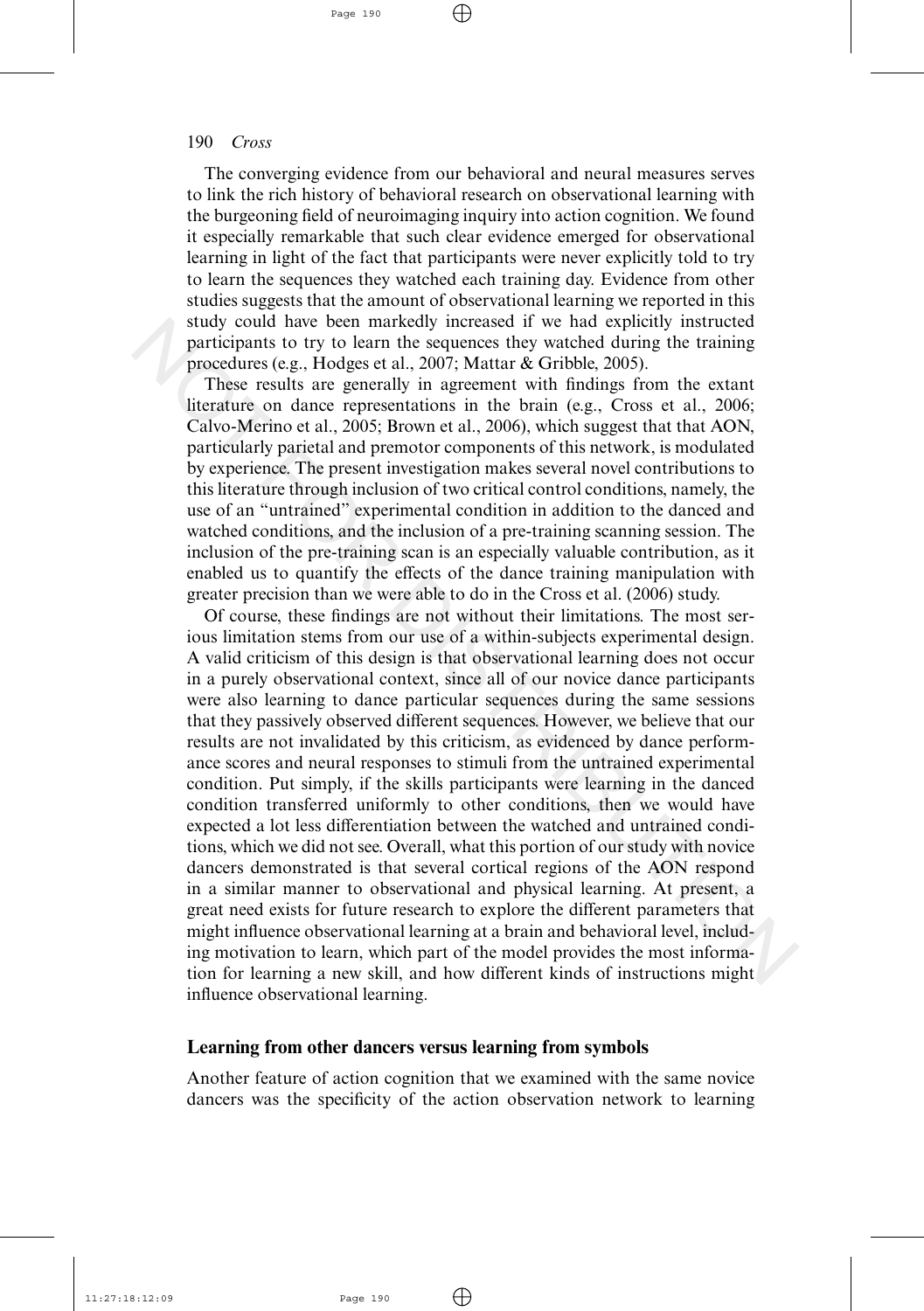$$
\oplus
$$

#### *Building a dance in the human brain* 191

cognition (lacoboni & Dapretto, 2006). Prevous magne studes of this net.<br>
work have not directly compared these functions within the same experiments<br>
to determine whether different components of this network might serve s from other humans, compared to learning from abstract symbols. In the past, several different functions have been proposed for the AON, including action prediction (Kilner, Friston, & Frith, 2007; Prinz, 1997, 2006; Schütz-Bosbach & Prinz, 2007), action understanding (Rizzolatti & Fadiga, 1998; Rizzolatti et al., 1996b; Rizzolatti, Fogassi, & Gallese, 2001), inferring the intention of others (Fogassi, Ferrari, Gesierich, Rozzi, Chersi, & Rizzolatti, 2005; Hamilton & Grafton, 2006; Kilner, Marchant, & Frith, 2006), and social cognition (Iacoboni & Dapretto, 2006). Previous imaging studies of this network have not directly compared these functions within the same experiments to determine whether different components of this network might serve specific, individual functions. One particularly unsettled issue is whether or not this network responds exclusively or even preferentially to observation of actions performed by other humans. For example, one could imagine that it is simpler to learn how to dance the *Macarena* from watching another person perform it than by following stick figure depictions or a computer simulation of the movements. One factor that can help determine whether the AON responds to the actions cued by other humans, per se, is whether it responds when actions are cued symbolically, or only to observation of another person performing the action. Moreover, if the AON has a specific role in action prediction and action understanding, then manipulating the degree to which an action can be easily understood should also affect the level of activity in the AON. One way this can be evaluated is by varying the amount of direct experience one has in performing an observed action. To accomplish this, we used the same novel dance training paradigm introduced above to determine whether activity within the AON is driven by action embodiment or by the form of the action stimuli.

If the AON is dedicated to action understanding, we might expect it to show a preference for biological motion stimuli, as some recent data suggest (e.g., Kessler et al., 2006; Tai, Scherfler, Brooks, Sawamoto, & Castiello, 2004, Brass et al., 2000). Brass and colleagues (2000) were among the first to report that participants were measurably faster to imitate finger movements that were performed by another person compared to those that were cued by a spatial cue. Kessler et al. (2006) performed a follow-up study to Brass et al.'s (2000) to more fully investigate why this was the case. Using whole-head magnetoencephalography (MEG), Kessler and colleagues monitored participants' brain activity while they performed a finger tapping movement cued by a video of a finger tapping (biological movement condition) compared to a dot over the digit to move in a still photograph of a hand (non-biological movement condition). They report that left premotor and bilateral parietal and superior temporal cortices were more active during the biological than the non-biological movement condition. Further, they posited that these regions are probably working together (along with several other subcortical regions) to confer the behavioral advantage of faster reaction times when imitating biological movements compared to symbolically cued movements. Tai and colleagues report converging findings when individuals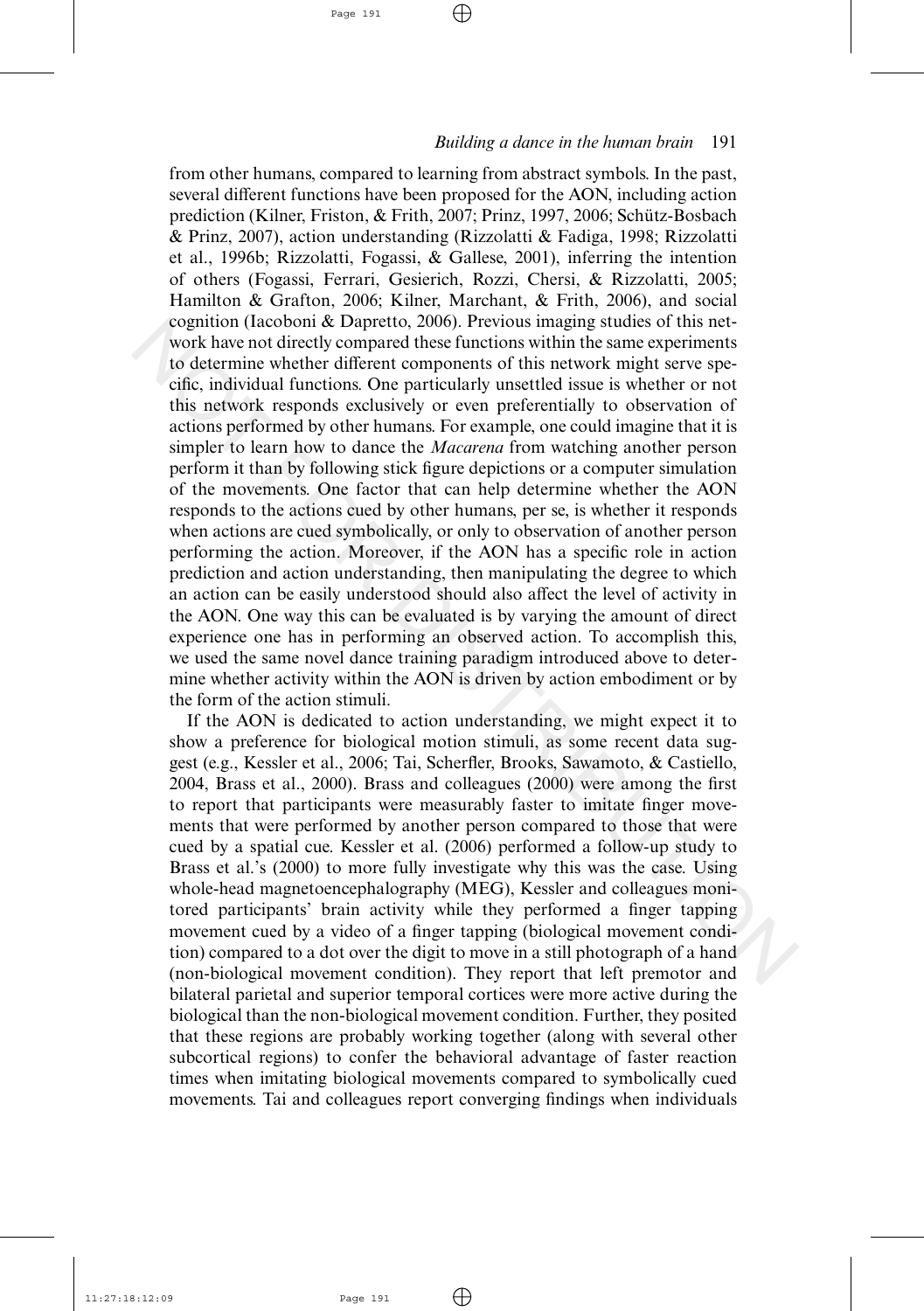#### 192 *Cross*

watched grasping performed by a human compared to grasping performed by a robot model controlled by an experimenter (Tai et al., 2004). They observed greater activity within the left premotor cortex when participants watched a human actor than when watching a robot model, which led them to conclude that the AON is specifically tuned to observation of biological movements.

non-biological action cus remains controversial. Several other studes have<br>non-biological atimult in a similar<br>shown that this network will respond to non-biological simult in a similar<br>vay as to biological simulti (Gazzol The notion that the AON responds preferentially to human compared to non-biological action cues remains controversial. Several other studies have shown that this network will respond to non-biological stimuli in a similar way as to biological stimuli (Gazzola, Rizzolatti, Wicker, & Keysers, 2007; Press, Bird, Flach, & Heyes, 2005). In one such study, Gazzola and colleagues monitored participants' neural activity with fMRI while they observed either a human hand or a robotic hand perform simple and complex actions (Gazzola et al., 2007). They observed robust activation across several regions of the AON, including dorsal and ventral components of the premotor cortex, superior parietal lobule, and the middle temporal gyrus when participants observed a human or robotic hand perform an action, compared to a static control image. Moreover, activation was greater when humans or robots were performing more complex, goal-oriented actions that were familiar to participants, such as grasping a cocktail glass, compared to simpler and possibly less relevant or familiar actions, like moving wooden blocks around. The authors interpret these findings as consistent with the notion that observation of familiar actions, or familiar action goals, will reliably and robustly activate the AON, regardless of the lack of correspondence between the acting agent and the observer (Gazzola et al., 2007).

The inferences that can be drawn from the study by Gazzola and colleagues (2007), and indeed, similar studies (e.g., Brass et al., 2000; Kessler et al., 2006; Press et al., 2005; Tai et al., 2004), are critically limited by participants' dissimilar amounts of experience or familiarity with the human and non-human action cues they observe within the task. For example, participants in these previous studies were most likely very familiar with observing hands grasping objects in every day life, but were probably less likely to come across robots grasping objects or abstract symbols cuing actions in their daily lives. With our study, we avoided confounding biological motion with familiarity through the use of intensive training procedures. Using this innovative approach, participants were taught to perform novel dance sequences with both biological and symbolic action cues (Figure 9.3A). Such a methodology enables a precise control of participants' familiarity and physical experience with the action stimuli they observe while being scanned. This permitted a measure of brain responses during action observation where biological motion could be studied independently from experience.

The objective of this portion of the study was to clarify the contributions of several key components of the AON to observation of action cues both with and without a human agent. Specifically, we tested whether the AON is driven by observation of other humans, or whether it is driven by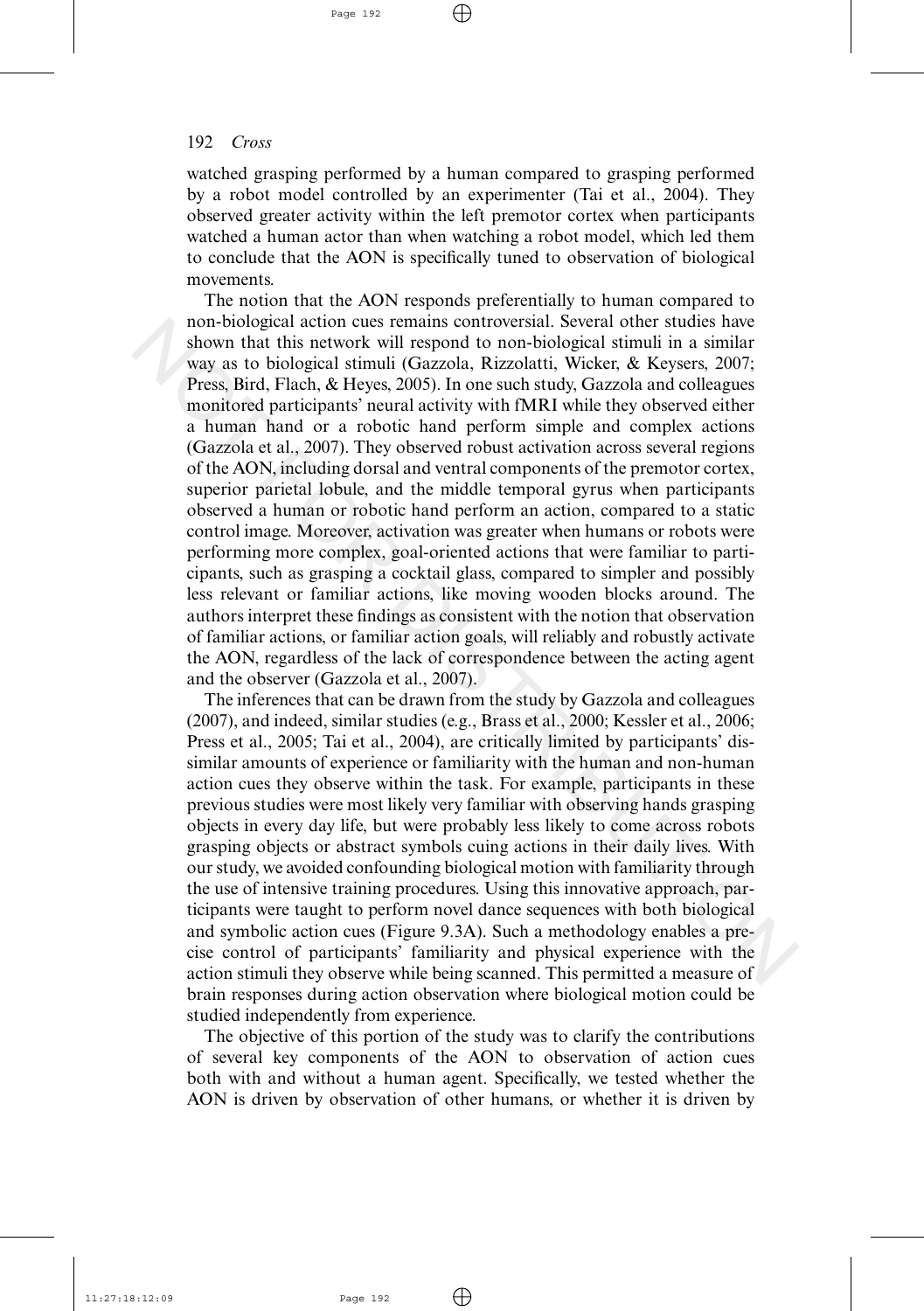observation of familiar or executable actions. We directly manipulated both the presence of a human dancer and participants' physical experience with the dance sequences. If the action observation network responds uniformly as a function of observing humans or experiencing, then we would expect stronger responses across all components of the AON when observing biological motion compared to non-biological motion (e.g., Kessler et al., 2006; Tai et al., 2004), and when observing trained compared to untrained sequences (e.g., Calvo-Merino et al., 2005; Cross et al., 2006). However, if it is the case that individual components of the AON are sensitive to different kinds of experience, we would predict that distinct components of this system should respond differently based on experience and the presence of a biological agent.

The experimental procedures were identical to those described above for the observational learning portion of the study. One critical feature of the training stimuli that merits restating is that for all categories of stimuli (danced, watched, and untrained), half of the videos featured an expert human model dancing the sequences along with the arrows, and half of the videos had only the arrows denoting the sequences without a human model. Interestingly, when we reanalyzed the behavioral performance data across the five days of dance training, a small but significant effect emerged of the presence of a human model. Participants' dance scores were marginally higher for sequences that included a human dancing along with the arrows (Cross et al., 2009a).

sequences (e.g., Calvo-Mermo et al., 2005; Cross et al., 2006; Israels at specifical components of the AON are sensitive to different kinds of experience, we would predict that distinct components of this system should res The imaging analyses for this objective pursued two aims: to determine the effects of the presence of a model on AON responses, and to determine the effects of training. The three-by-two factorial design (Figure 9.3A) was essentially distilled to a two-by-two factorial design for this portion of the study, with training (trained versus untrained) and presence of human (human present versus human absent) as the two factors of interest. Functional imaging data from the post-training scanning session revealed a strong activation within bilateral posterior temporal cortices when participants observed videos that had a human model present (Figure 9.5, top). A robust main effect of training was observed in the right ventral premotor cortex (Figure 9.5, bottom), suggesting that this area was sensitive to the effects of training regardless of the training stimulus. However, bilateral posterior temporal cortices were uniquely sensitive to training stimulus.

Taken together, this pattern of results indicates that some parts of the AON respond preferentially to physical experience (ventral premotor cortex) while other parts respond specifically to the presence of a human model (posterior temporal cortex). The finding that ventral premotor cortex (vPM) responds most strongly to cues for actions that have been physically experienced and not to the presence of a human model, advances our understanding of what this region contributes to action cognition. Since the discovery of mirror neurons in an analogous region of monkey premotor cortex (area F5) (Gallese et al., 1996; Rizzolatti et al., 1996a), several hypotheses have been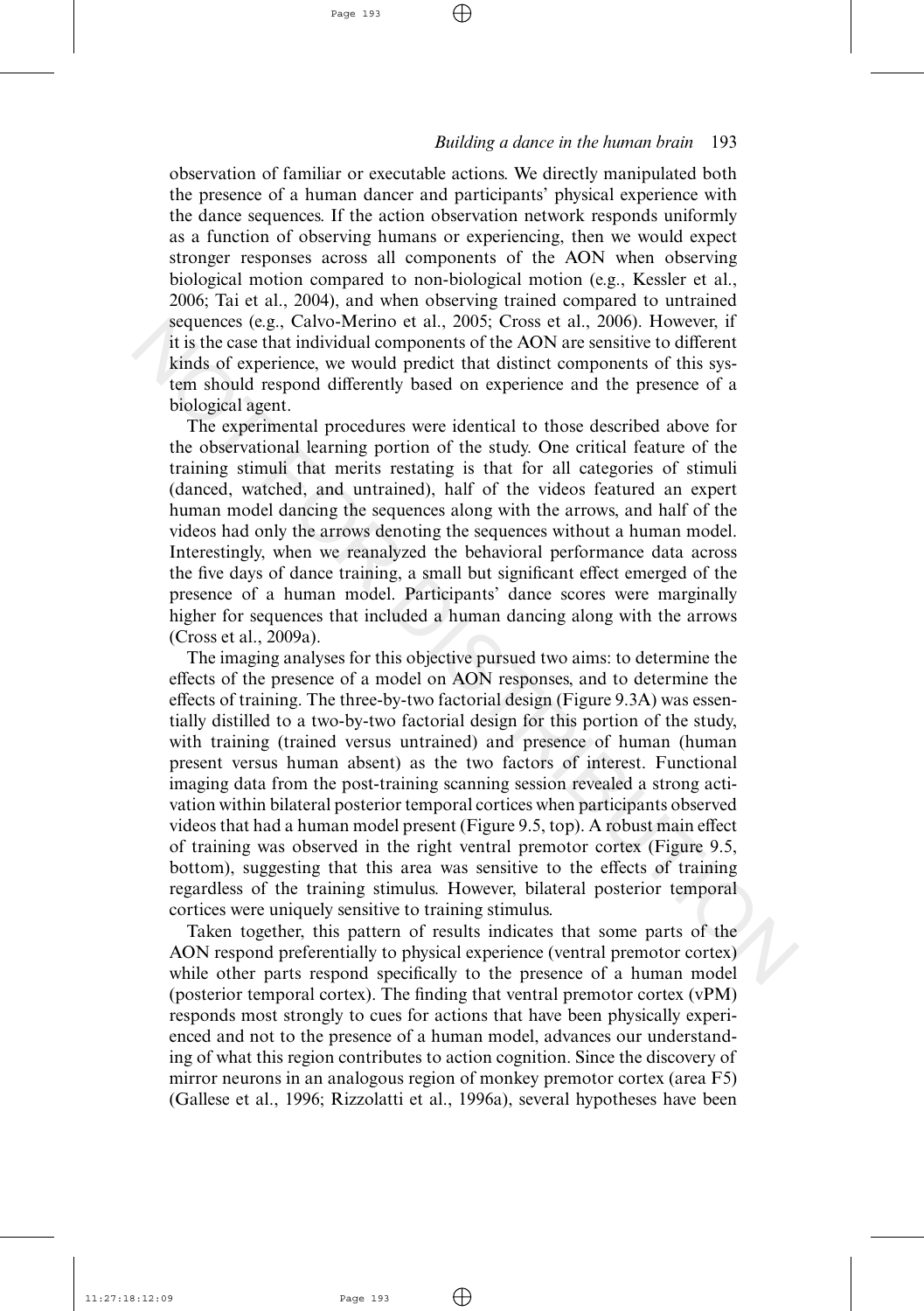

Page 194

*Figure 9.5* Brain regions that respond to training and the presence of a dancer in novice dancers. The top two brains illustrate brain regions that respond to the presence of a dancer on the screen, independent of novice dancer participants' training experience with the videos. The bottom two brains illustrate brain regions that respond to dance videos that the novice dancers have trained to dance, independent of the presence or absence of a dancer on the screen.

put forward for the role of premotor cortex in motor and social cognition, including predicting the ongoing actions of others (Kilner et al., 2007; Prinz, 1997, 2006; Schütz-Bosbach & Prinz, 2007; Wilson & Knoblich, 2005), inferring others' intentions (Fogassi et al., 2005; Hamilton & Grafton, 2006; Kilner et al., 2006), and social cognitive behaviors, including imitation and empathy (Iacoboni & Dapretto, 2006). A key question in distinguishing these hypotheses is the responsiveness of vPM to biological and non-biological stimuli. For example, if it were the case that vPM plays a specific role in social cognition, then we would expect it to show stronger responses to observation of human actors. Results from previous studies of this issue have been mixed (Brass et al., 2000; Gazzola et al., 2007; Kessler et al., 2006; Press et al., 2005; Tai et al., 2004). Symbolically represented actions are an ideal way to separate biological agency from action representation as the arrows do not resemble living agents but, following training, they are tied to specific motions. Thus, our data suggest that vPM does not respond specifically to human actions. Instead, vPM responses appear to be both flexible and dynamic, driven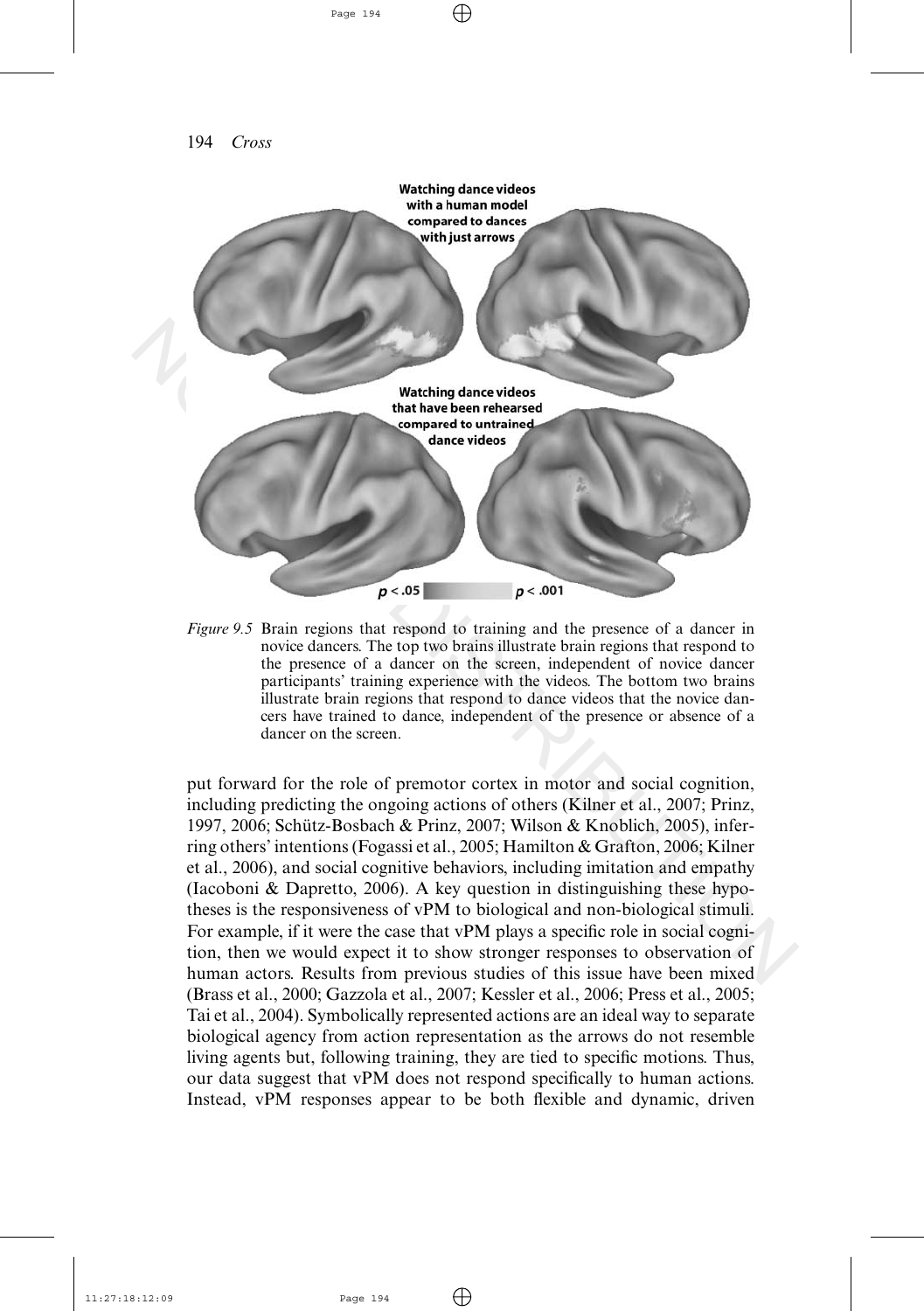most strongly by action cues that are familiar from previous experience. This finding is in line with a theory recently advanced by Schubotz, who suggests that activity within the premotor cortex during action observation serves to predict ongoing, familiar events (Schubotz, 2007). The present findings are also compatible with the notion that vPM is involved in motor preparation, both implicit and explicit, for familiar actions (Grèzes & Decety, 2001; Harrington et al., 2000; Rizzolatti & Craighero, 2004).

In contrast, temporal regions, including posterior superior temporal sulcus (pSTS) and inferior temporal gyrus (ITG), demonstrate an almost opposite response profile to vPM with respect to prior experience and the presence of a human model. These temporal regions responded most robustly to the presence of a human model, regardless of prior physical experience. A wellestablished literature has demonstrated robust activity within posterior temporal regions (including pSTS, pSTG and ITG) during observation of biological motion (Allison, Puce, & McCarthy, 2000; Beauchamp, Lee, Haxby, & Martin, 2003; Grossman & Blake, 2002; Puce & Perrett, 2003).

In contrast, temporal reguons, including posterior supercent temporal suites<br>(pSTS) and inferior temporal gyrus (ITG), demonstrate an almost opposite<br>response profile to vPM with respect to prior experience and the presenc One interpretation is that pSTS and pSTG (posterior superior temporal gyrus) are critically involved in the automatic identification of animate entities in the environment at a very early level of visual processing (Schultz, Friston, O'Doherty, Wolpert, & Frith, 2005). Reliable activation of STS during tasks designed to explore properties of action resonance has resulted in the inclusion of STS as a component of the human mirror neuron system (Gazzola et al., 2007; Iacoboni & Dapretto, 2006; Keysers & Gazzola, 2007; Kilner et al., 2006). However, taking the present findings into account, it appears that STS's contribution to action resonance results from the observation of another human or biological form, not from action cues. This result is consistent with recent data that demonstrate that observing and imagining moving shapes activates premotor and parietal components of the AON, but only observation of moving entities that participants construe as animate leads to STS activation (Wheatley, Milleville, & Martin, 2007). We suggest that STS is involved in the visual analysis of socially relevant conspecifics' actions, and this processing subsequently feeds into premotor and parietal mirror neuron areas, but also to other brain regions for teleological processing (Csibra, 2007). Such an account of pSTS's involvement in person processing cognition is in accord with a recent meta-analysis performed on this region's functional profile (Hein & Knight, 2008). This means we should not just consider STS to be an input to the human mirror neuron system, but it instead has distinct functions of its own, especially with regards to social cognition.

It is important to consider how these new data relate to previous studies that have reported contradictory results regarding the AON's response to human and non-human action cues (Gazzola et al., 2007; Kessler et al., 2006; Tai et al., 2004). A persistent problem with many previous studies examining questions of action resonance is the issue of familiarity or experience with the action being observed or cued (de Lange, Spronk, Willems, Toni, & Bekkering, 2008; Gazzola et al., 2007; Tai et al., 2004). Prior work performed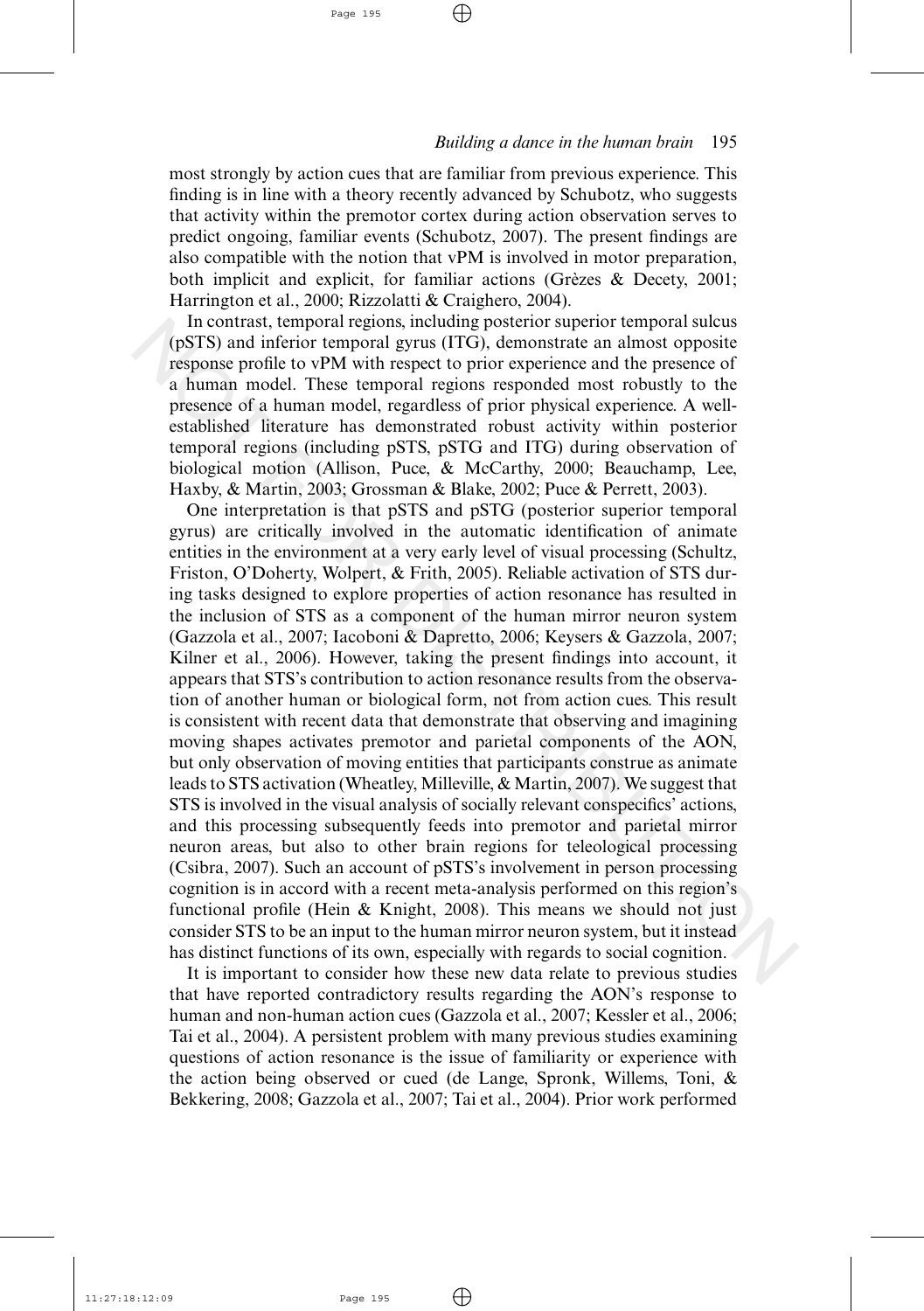#### 196 *Cross*

with dancers has demonstrated that the more physically familiar an action is, the more the vPM responds when observing that action (Calvo-Merino et al., 2005, 2006; Cross et al., 2006, 2009b). It is thus likely that the discrepant results concerning vPM activation in response to observation of actions featuring human and non-human cues are a result of different degrees of experience with an action or action cue, and not the biological status of the agent, per se. In the present study, we have sidestepped this issue by training participants to perform complex sequences of dance movements that were entirely novel before the study began. Our findings that the premotor cortex responds more strongly to training than to the presence of a human model, and that posterior temporal areas respond to the presence of a human model but not to training, suggest that the AON comprises dissociable components involved in different aspects of action cognition. In particular, we suggest that activation of vPM does not necessarily reflect selective processing of humanrelated action stimuli. Instead, the present data emphasize the impact of motor familiarity on vPM responses and the presence of a human model on posterior temporal responses.

# **Implications and practical applications for dancers and beyond**

pants to perform complets sequences of dance movements that were entirely<br>note before the study began. Our findings that the premotor cortex responds<br>more strongly to training than to the presence of a human model, and tha At its essence, our laboratory's work with dancers is basic science research. However, findings from this basic research nonetheless have the potential to inform the way dancers and dance instructors approach their work. With both expert and novice dancers, we observed that participants showed stronger and more finely tuned neural responses within the motor areas of the brain when watching movements they had previously physically experienced. These results are corroborated by data recently reported by Aglioti and colleagues, who examined the corticospinal responses of professional basketball players and coaches observing a player making free shots (Aglioti et al., 2008). These authors report that, while the motor systems of elite athletes and expert observers are activated when watching actions belonging to their area of expertise, only the elite athletes demonstrated the ability to discriminate between accurate and erroneous performance, based on observation alone. Aglioti and colleagues conclude that only actual physical practice, which engenders embodied motor expertise, can transform an individual into a truly expert observer of skilled actions.

For teachers of dance, one suggestion might be to keep as active as possible in the instruction process, in terms of being able to perform all the desired movements at the most expert level possible. Although this suggestion might seem somewhat obvious and simple, it could facilitate an instructor's ability to more quickly and accurately diagnose and correct mistakes in dancers' movements. Intuitively, the research findings also suggests that dancers, particularly current dancers, as opposed to former dancers who have been out of the studio for years, might make the best dance instructors and evaluators, since their brains and bodies are highly and regularly practiced at matching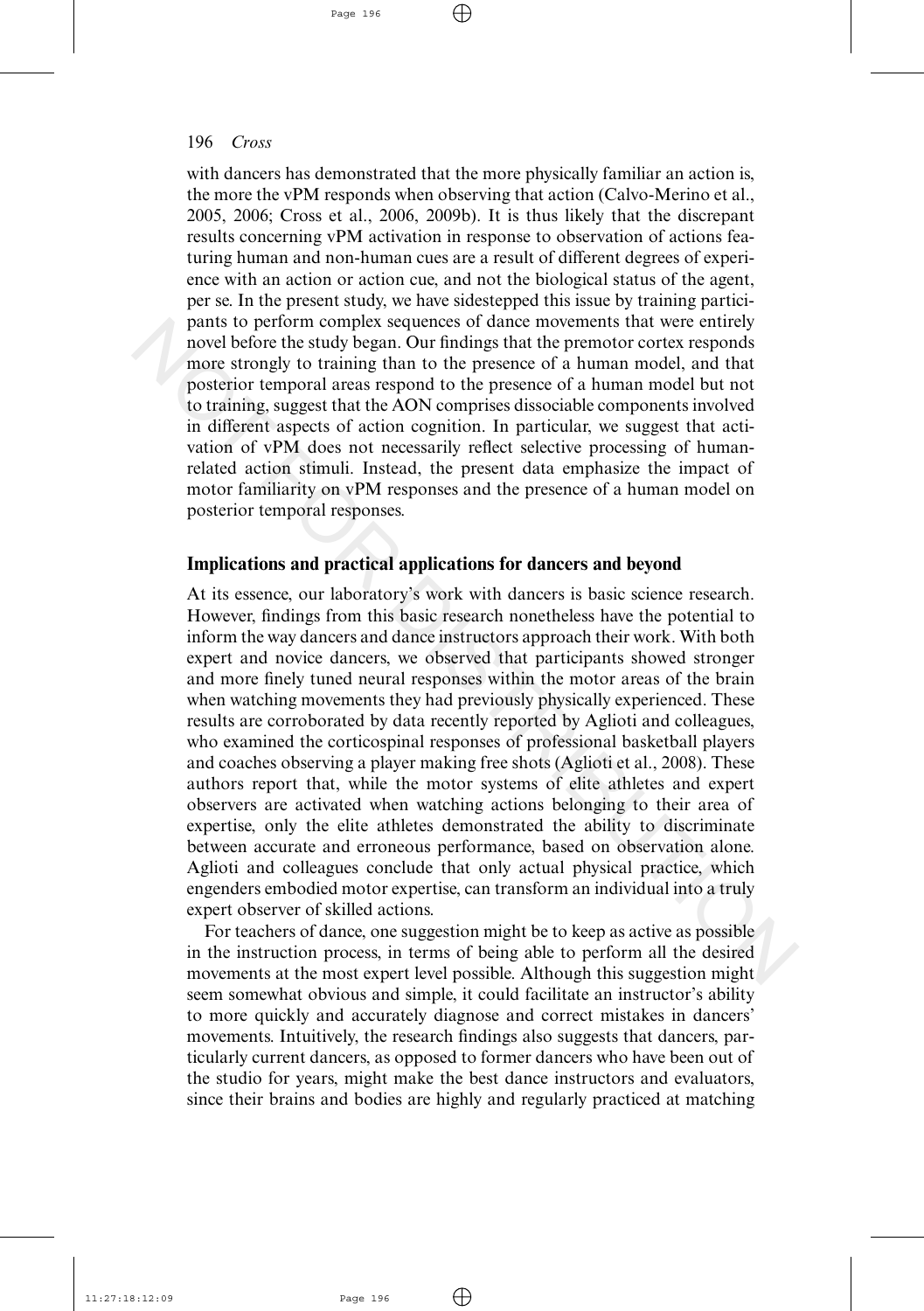action with perception (see also Chapters 1, 4, and 5 by Schack, Bläsing, and Puttke, this volume).

 $\oplus$ 

Page 197

For dancers, the research findings that could have the most appeal and potential for studio applications are those concerning observational learning (Cross et al., 2009b). Although it is the case that actual physical practice is better than mere observation for constructing neural and behavioral representations of new actions (e.g., Aglioti et al., 2008; Calvo-Merino et al., 2006; Cross et al., 2009b; Frey & Gerry, 2006), it is nonetheless striking that simple observation can have significant effects on behavioral performance and activity within the AON. This suggests that dancers can continue the learning process even while waiting at the side of the studio for a turn to execute a combination, or, more importantly, when unable to rehearse because of physical injury (for impressive examples, see Chapter 5 by Puttke, this volume).

2006; Cross et al., 2009b), Frey & Gerry, 2006), It is nonetheless straking<br>that simple observation can have significant effects on behavioral perform-<br>ance and activity within the AON. This suggests that damers can contin Indeed, Johnson-Frey presents a compelling case for speeded recovery from neurological injury (in this case, a cerebral vascular accident, or stroke) with the concomitant use of action observation and active action simulation, which is somewhat similar to the procedure we employed in our study with expert dancers (Johnson-Frey, 2004). Recent work with healthy older adults learning to encode new motor memories lends additional support to the idea that observation of actions, in concert with physical performance, can lead to more robust memory traces and motor learning (Celnik, Stefan, Hummel, Duque, Classen, & Cohen, 2006; see also Chapters 1 and 4 by Schack and Bläsing, this volume). Considered together, this research suggests that observing can help dancers to maintain choreography in their bodies, and observing while simultaneously imagining themselves performing might aid this process even more, as well as potentially facilitate recovery from physical (or neurological) injury.

#### **Concluding remarks**

As a final comment, it is important to note that "dance neuroscience" research did not necessarily stem from a desire to investigate how the experience of being a dancer influences the brain. Rather, neuroscientists have turned to dancers as a valuable human resource in possession of a rich skill set who can be studied to address broadly relevant issues of how the human brain coordinates perception with action. Neuroscientists' fascination with dancers will undoubtedly continue, as we seek to further characterize the sophisticated neural structure that underlies the complex choreography between action and perception.

#### **Acknowledgements**

The work described in this chapter is part of a larger series of studies performed at Dartmouth College with Professor Scott Grafton. We would like to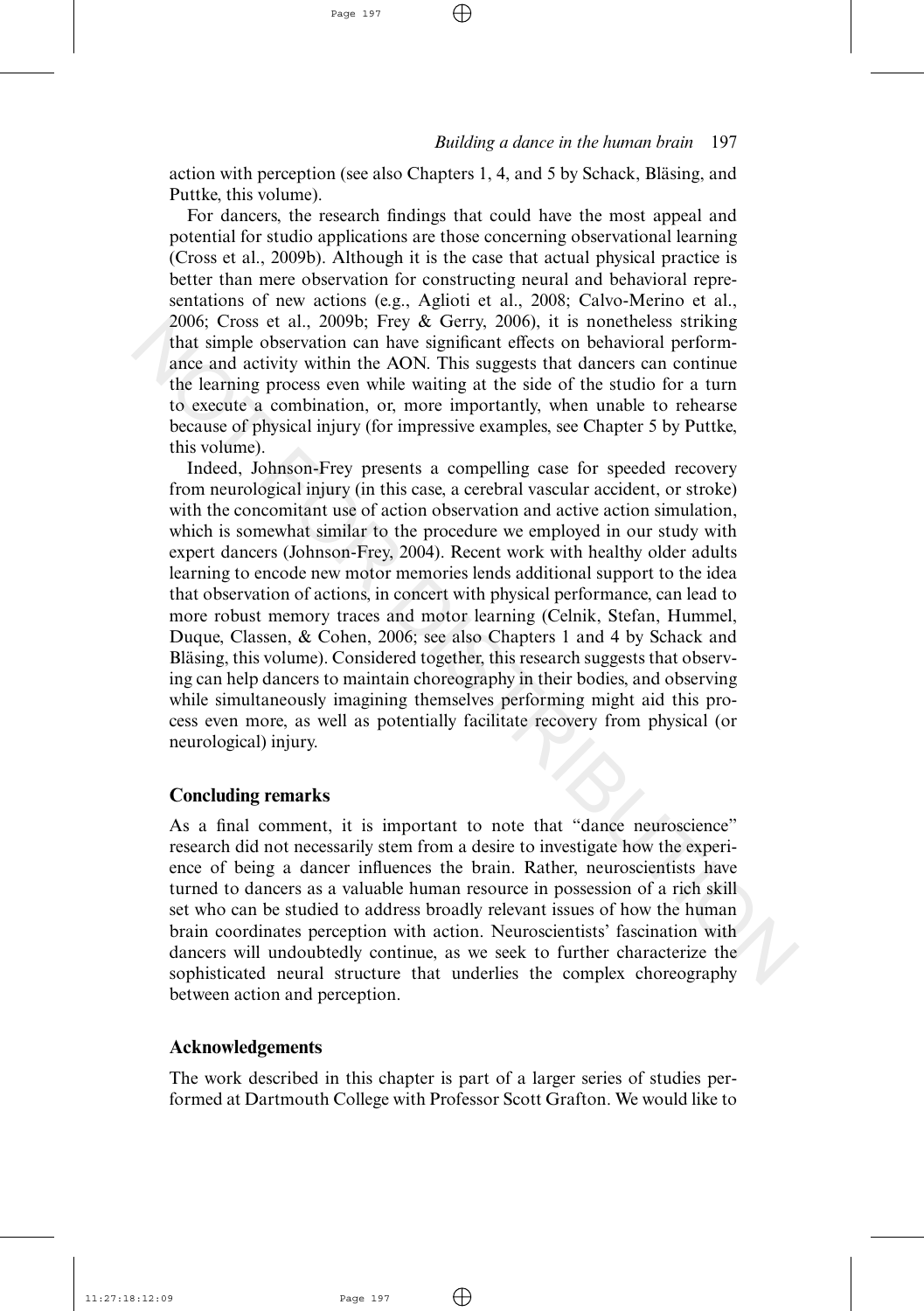#### 198 *Cross*

thank Antonia Hamilton for sharing her expertise at all levels of the experimental process and David Kraemer for his critical involvement in the research with novice dancers. We also thank Anne Krendl and Richard Ramsey for helpful comments on an earlier version of this chapter. This work was supported by an NIH-NINDS National Research Service Award to the author and a grant from the Dana Foundation on Arts and Cognition to Scott Grafton.

# **References**

- Aglioti, S. M., Cesari, P., Romani, M., & Urgesi, C. (2008). Action anticipation and motor resonance in elite basketball players. *Nature Neuroscience*, *11*, 1109–1116.
- Allison, T., Puce, A., & McCarthy, G. (2000). Social perception from visual cues: Role of the STS region. *Trends in Cognitive Sciences*, *4* (7), 267–278.
- Badets, A., Blandin, Y., & Shea, C. H. (2006). Intention in motor learning through observation. *Quarterly Journal of Experimental Psychology (Colchester)*, *59* (2), 377–386.
- Bandura, A. (1977). *Social learning theory*. Englewood Cliffs, NJ: Prentice Hall.
- Bandura, A. (1986). Social foundations of thought and action: A social cognitive theory. Englewood Cliffs, NJ: Prentice Hall.
- Barzouka, K., Bergeles, N., & Hatziharistos, D. (2007). Effect of simultaneous model observation and self-modeling of volleyball skill acquisition. *Perceptual and Motor Skills*, *104* (1), 32–42.
- Beauchamp, M. S., Lee, K. E., Haxby, J. V., & Martin, A. (2003). FMRI responses to video and point-light displays of moving humans and manipulable objects. *Journal of Cognitive Neuroscience*, *15* (7), 991–1001.
- Binkofski, F., Amunts, K., Stephan, K. M., Posse, S., Schormann, T., Freund, H. J., et al. (2000). Broca's region subserves imagery of motion: A combined cytoarchitectonic and fMRI study. *Human Brain Mapping*, *11* (4), 273–285.
- Blandin, Y., Lhuisset, L., & Proteau, L. (1999). Cognitive processes underlying observational learning of motor skills. *Quarterly Journal of Experimental Psychology: Human Experimental Psychology*, *52A*, 957–979.
- Blandin, Y., & Proteau, L. (2000). On the cognitive basis of observational learning: Development of mechanisms for the detection and correction of errors. *Quarterly Journal of Experimental Psychology A*, *53* (3), 846–867.
- **References**<br>Agliodi, S. M., Cesari, P., Romani, M., & Urgesi, C. (2008). Action anticipa-<br>tion and motor resonance in elite basketball players. *Nature Neuroscience, 11*,<br>1109-1116.<br>Alison, T., Puec, A., & McCarthy, G. ( Bouquet, C. A., Gaurier, V., Shipley, T., Toussaint, L., & Blandin, Y. (2007). Influence of the perception of biological or non-biological motion on movement execution. *Journal of Sports Sciences*, *25* (5), 519–530.
	- Brass, M., Bekkering, H., & Prinz, W. (2001). Movement observation affects movement execution in a simple response task. *Acta Psychologica*, *106* (1–2), 3–22.
	- Brass, M., Bekkering, H., Wohlschläger, A., & Prinz, W. (2000). Compatibility between observed and executed finger movements: Comparing symbolic, spatial, and imitative cues. *Brain and Cognition*, *44*, 124–143.
	- Brown, S., Martinez, M. J., & Parsons, L. M. (2006). The neural basis of human dance. *Cerebral Cortex*, *16* (8), 1157–1167.
	- Buccino, G., Binkofski, F., Fink, G. R., Fadiga, L., Fogassi, L., Gallese, V., et al. (2001). Action observation activates premotor and parietal areas in a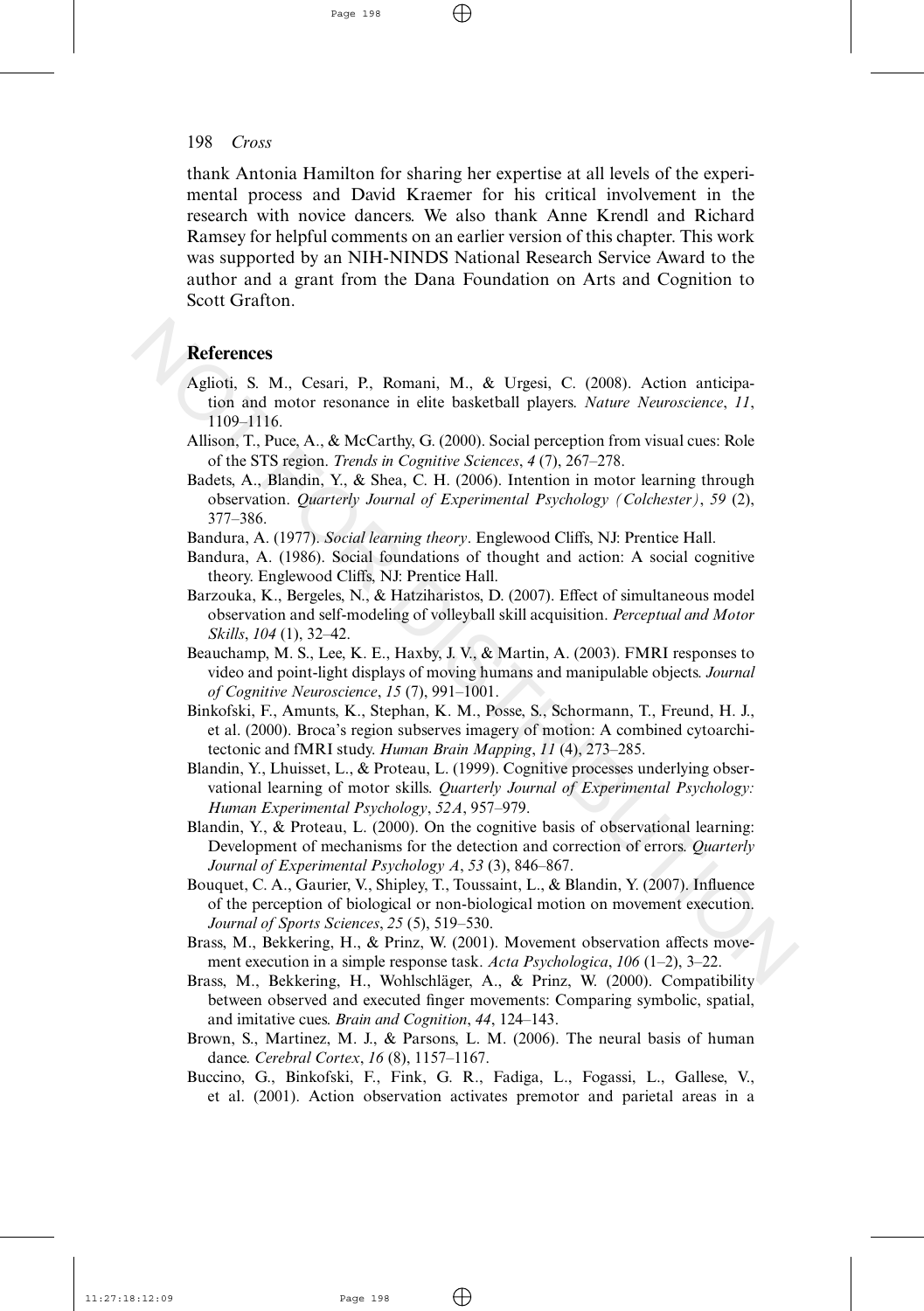somatotopic manner: An fMRI study. *European Journal of Neuroscience*, *13* (2), 400–404.

 $\oplus$ 

Page 199

- Calvo-Merino, B., Glaser, D. E., Grèzes, J., Passingham, R. E., & Haggard, P. (2005). Action observation and acquired motor skills: An FMRI study with expert dancers. *Cerebral Cortex*, *15* (8), 1243–1249.
- Calvo-Merino, B., Grèzes, J., Glaser, D. E., Passingham, R. E., & Haggard, P. (2006). Seeing or doing? Influence of visual and motor familiarity in action observation. *Current Biology*, *16* (19), 1905–1910.
- Calvo-Merino, B., Jola, C., Glaser, D. E., & Haggard, P. (2008). Towards a sensorimotor aesthetics of performing art. *Consciousness and Cognition*, *17* (3), 911–922.
- Carroll, W. R., & Bandura, A. (1987). Translating cognition into action: The role of visual guidance in observational learning. *Journal of Motor Behavior*, *19* (3), 385–398.
- Carroll, W. R., & Bandura, A. (1990). Representational guidance of action production in observational learning: a causal analysis. *Journal of Motor Behavior*, *22* (1), 85–97.
- Celnik, P., Stefan, K., Hummel, F., Duque, J., Classen, J., & Cohen, L. G. (2006). Encoding a motor memory in the older adult by action observation. *Neuroimage*, *29* (2), 677–684.
- Cross, E. S., Hamilton, A. F., & Grafton, S. T. (2006). Building a motor simulation de novo: Observation of dance by dancers. *Neuroimage*, *31* (3), 1257–1267.
- Cross, E. S., Hamilton, A. F. d. C., Kraemer, D. M., Kelley, W. M., & Grafton, S. T. (2009a). Dissociable substrates for body motion and physical experience in the human action observation network. *European Journal of Neuroscience*, *30* (7), 1383–1392.
- Cross, E. S., Kraemer, D. J., Hamilton, A. F., Kelley, W. M., & Grafton, S. T. (2009b). Sensitivity of the action observation network to physical and observational learning. *Cerebral Cortex*, *19* (3), 315–326.
- Calvo Merino, B., Jola, C., Giaser, D. E., & Haggard, P. (2008). Towards assnessime<br>for a sature since the state and Consciousness and Cognition, 17 (3), 911–922.<br>Carroll, W. R., & Bandura, A. (1987). Translating cognitio Csibra, G. (2007). Action mirroring and action interpretation: An alternative account. In P. Haggard, Y. Rosetti, & M. Kawato (Eds.), *Sensorimotor foundations of higher cognition*. *Attention and performance* (Vol. 22, pp. 435–459). Oxford: Oxford University Press.
	- de Lange, F. P., Spronk, M., Willems, R. M., Toni, I., & Bekkering, H. (2008). Complementary systems for understanding action intentions. *Current Biology*, *18* (6), 454–457.
	- Dean, L. (1982). *Skylight* [Dance].
	- Decety, J. (1996). Do imagined and executed actions share the same neural substrate? *Brain Research: Cognitive Brain Research*, *3* (2), 87–93.
	- Doody, S. G., Bird, A. M., & Ross, D. (1985). The effect of auditory and visual models on acquisition of a timing task. *Human Movement Science*, *4*, 271–281.
	- Fadiga, L., Buccino, G., Craighero, L., Fogassi, L., Gallese, V., & Pavesi, G. (1999). Corticospinal excitability is specifically modulated by motor imagery: A magnetic stimulation study. *Neuropsychologia*, *37* (2), 147–158.
	- Fadiga, L., Fogassi, L., Pavesi, G., & Rizzolatti, G. (1995). Motor facilitation during action observation: A magnetic stimulation study. *Journal of Neurophysiology*, *73* (6), 2608–2611.
	- Fogassi, L., Ferrari, P. F., Gesierich, B., Rozzi, S., Chersi, F., & Rizzolatti, G. (2005). Parietal lobe: From action organization to intention understanding. *Science*, *308* (5722), 662–667.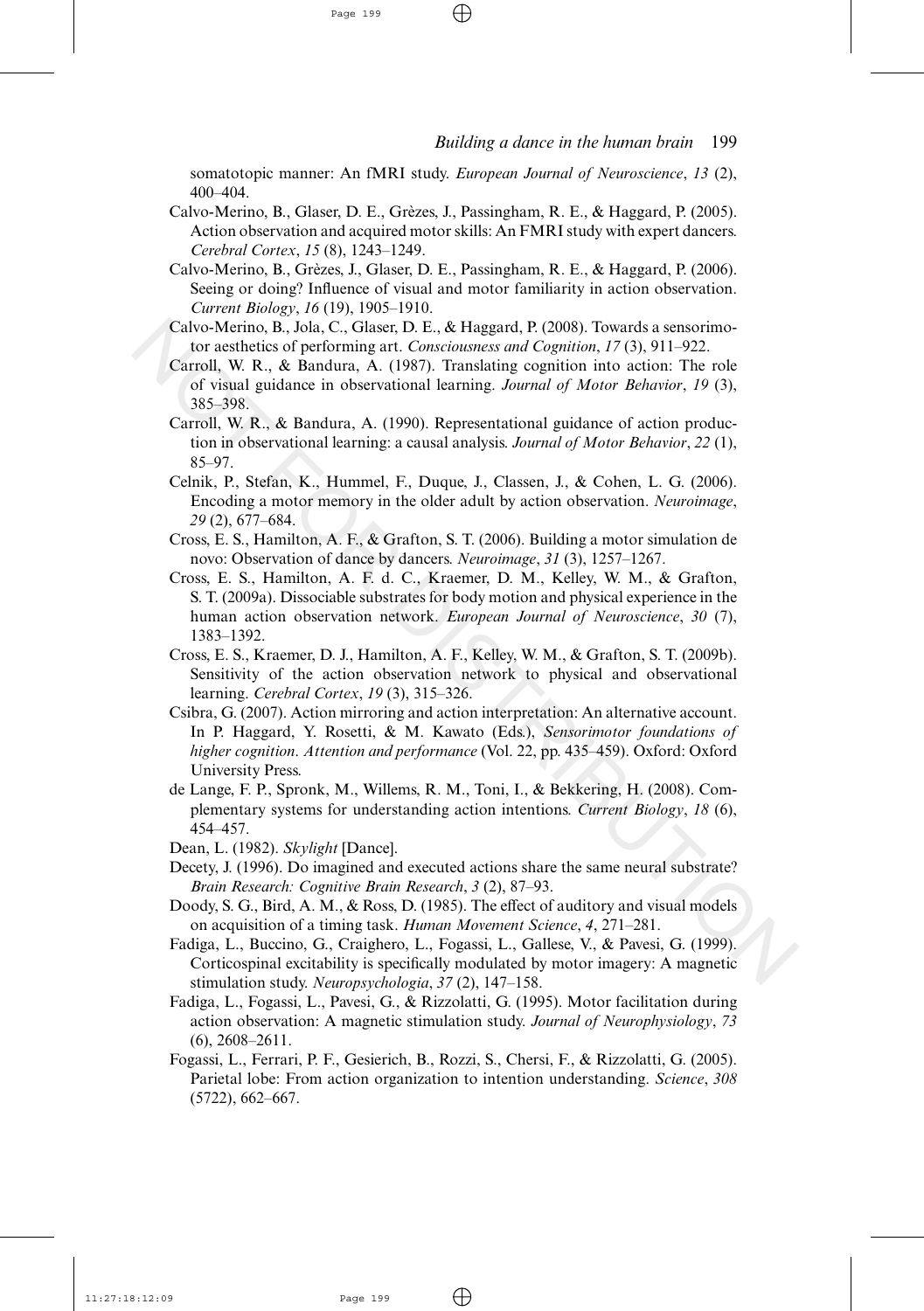$\oplus$ 

200 *Cross*

- Frey, S. H., & Gerry, V. E. (2006). Modulation of neural activity during observational learning of actions and their sequential orders. *Journal of Neuroscience*, *26* (51), 13194–13201.
- Gallese, V., Fadiga, L., Fogassi, L., & Rizzolatti, G. (1996). Action recognition in the premotor cortex. *Brain*, *119* (Pt 2), 593–609.
- Gazzola, V., Rizzolatti, G., Wicker, B., & Keysers, C. (2007). The anthropomorphic brain: The mirror neuron system responds to human and robotic actions. *Neuroimage*, *35* (4), 1674–1684.
- Grafton, S. T., Arbib, M. A., Fadiga, L., & Rizzolatti, G. (1996). Localization of grasp representations in humans by positron emission tomography. 2. Observation compared with imagination. *Experimental Brain Research*, *112* (1), 103–111.
- Grèzes, J., & Decety, J. (2001). Functional anatomy of execution, mental simulation, observation, and verb generation of actions: a meta-analysis. *Human Brain Mapping*, *12* (1), 1–19.
- Grossman, E. D., & Blake, R. (2002). Brain areas active during visual perception of biological motion. *Neuron*, *35* (6), 1167–1175.
- Hamilton, A. F., & Grafton, S. T. (2006). Goal representation in human anterior intraparietal sulcus. *Journal of Neuroscience*, *26* (4), 1133–1137.
- Hamilton, A., Wolpert, D., & Frith, U. (2004) Your own action influences how you perceive another person's action. *Current Biology*, *14*, 493–498.
- Harrington, D. L., Rao, S. M., Haaland, K. Y., Bobholz, J. A., Mayer, A. R., Binderx, J. R., et al. (2000). Specialized neural systems underlying representations of sequential movements. *Journal of Cognitive Neuroscience*, *12* (1), 56–77.
- Hein, G., & Knight, R. T. (2008). Superior temporal sulcus it's my area: Or is it? *Journal of Cognitive Neuroscience*, *20* (12), 2125–2136.
- Hodges, N. J., Williams, A. M., Hayes, S. J., & Breslin, G. (2007). What is modelled during observational learning? *Journal of Sports Sciences*, *25* (5), 531–545.
- Iacoboni, M., & Dapretto, M. (2006). The mirror neuron system and the consequences of its dysfunction. *Nature Reviews Neuroscience*, *7* (12), 942–951.
- Iacoboni, M., Woods, R. P., Brass, M., Bekkering, H., Mazziotta, J. C., & Rizzolatti, G. (1999). Cortical mechanisms of human imitation. *Science*, *286* (5449), 2526–2528.
- Jeannerod, M. (2001). Neural simulation of action: A unifying mechanism for motor cognition. *Neuroimage*, *14*, S103–S109.
- Johnson-Frey, S. H. (2004). Stimulation through simulation? Motor imagery and functional reorganization in hemiplegic stroke patients. *Brain and Cognition*, *55* (2), 328–331.
- Johnson-Frey, S. H., Maloof, F., Newman-Norlund, R., Farrer, C., Inati, S., & Grafton, S. (2003). Actions or hand–object interactions? Human inferior frontal cortex and action observation. *Neuron*, *39* (6), 1053–1058.
- Grafton, S. T., Arbit, M., A. Fadiga, L., & Rizzolati, G. (1996). Localization of<br>paraps persesentations in humans by positron emission tomography. 2. Observation<br>compared with imagination. *Experimental Brain Research, 1* Kessler, K., Biermann-Ruben, K., Jonas, M., Siebner, H. R., Baumer, T., Munchau, A., et al. (2006). Investigating the human mirror neuron system by means of cortical synchronization during the imitation of biological movements. *Neuroimage*, *33* (1), 227–238.
	- Keysers, C., & Gazzola, V. (2007). Integrating simulation and theory of mind: From self to social cognition. *Trends in Cognitive Sciences*, *11* (5), 194–196.
	- Kilner, J. M., Friston, K. J., & Frith, C. D. (2007). Predictive coding: An account of the mirror neuron system. *Cognitive Processing*, *8* (3), 159–166.
	- Kilner, J. M., Marchant, J. L., & Frith, C. D. (2006). Modulation of the mirror system by social relevance. *Social Cognitive and Affective Neuroscience*, *1* (2), 143–148.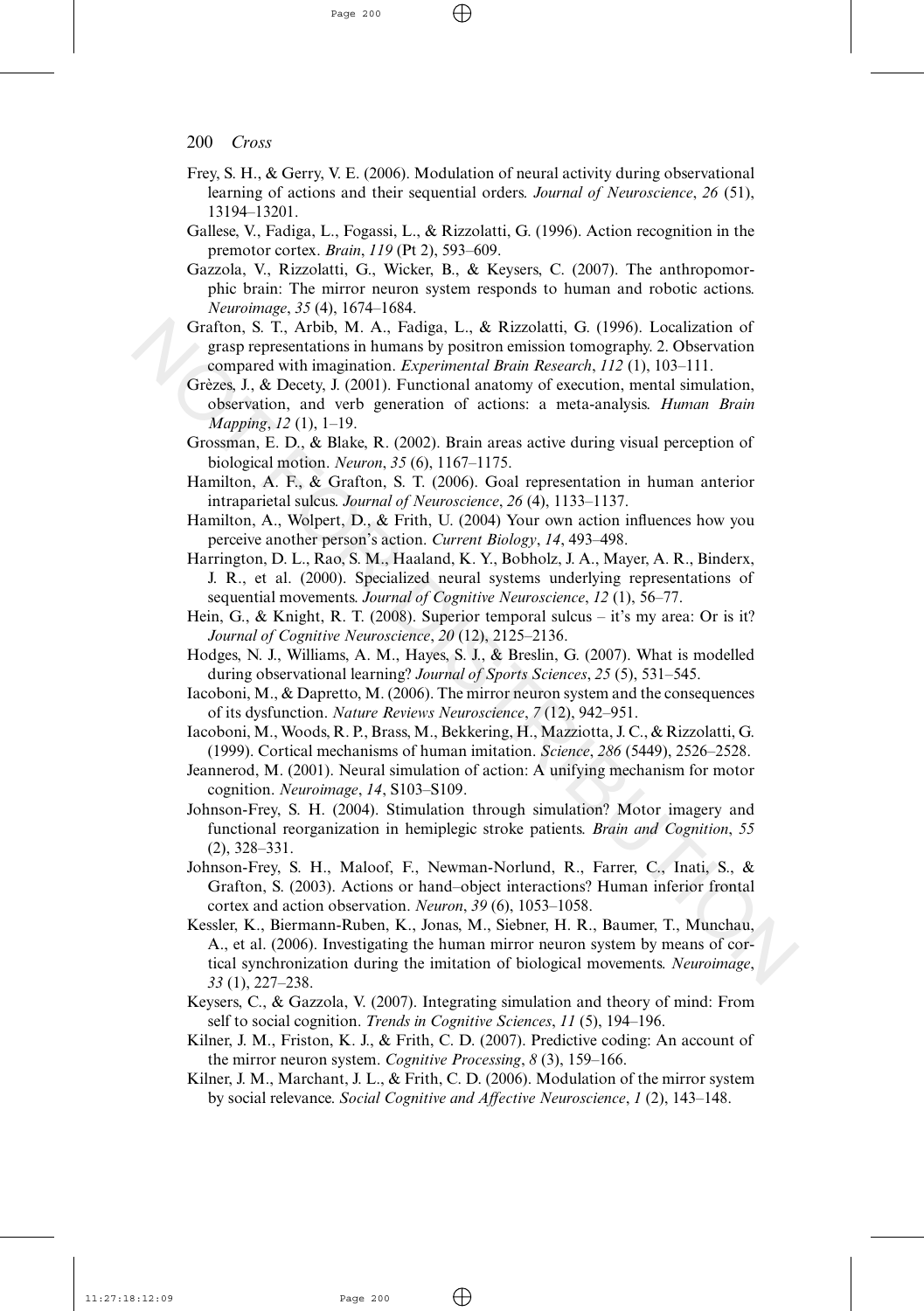Kilner, J. M., Paulignan, Y., & Blakemore, S. (2003). An interference effect of observed biological movement on action. *Current Biology*, *13* (6), 522–525.

 $\oplus$ 

- Lee, T. D., White, M. A., & Carnahan, H. (1990). On the role of knowledge of results in motor learning: Exploring the guidance hypothesis. *Journal of Motor Behavior*, *22* (2), 191–208.
- Mattar, A. A., & Gribble, P. L. (2005). Motor learning by observing. *Neuron*, *46* (1), 153–160.
- Press, C., Bird, G., Flach, R., & Heyes, C. (2005). Robotic movement elicits automatic imitation. *Cognitive Brain Research*, *25* (3), 632–640
- Prinz, W. (1997). Perception and action planning. *European Journal of Neuroscience*, *9* (2), 129–154.
- Prinz, W. (2006). What re-enactment earns us. *Cortex*, *42* (4), 515–517.

Page 201

- Puce, A., & Perrett, D. (2003). Electrophysiology and brain imaging of biological motion. *Philosophical Transactions of the Royal Society of London B: Biological Sciences*, *358* (1431), 435–445.
- Rizzolatti, G., & Craighero, L. (2004). The mirror-neuron system. *Annual Review of Neuroscience*, *27*, 169–192.
- Rizzolatti, G., & Fadiga, L. (1998). Grasping objects and grasping action meanings: The dual role of monkey rostroventral premotor cortex (area F5). *Novartis Foundation Symposium*, *218*, 81–95.
- Rizzolatti, G., Fadiga, L., Gallese, V., & Fogassi, L. (1996a). Premotor cortex and the recognition of motor actions. *Brain Research: Cognitive Brain Research*, *3* (2), 131–141.
- Rizzolatti, G., Fadiga, L., Matelli, M., Bettinardi, V., Paulesu, E., Perani, D., et al. (1996b). Localization of grasp representations in humans by PET: 1. Observation versus execution. *Experimental Brain Research*, *111* (2), 246–252.
- Rizzolatti, G., Fogassi, L., & Gallese, V. (2001). Neurophysiological mechanisms underlying the understanding and imitation of action. *Nature Reviews Neuroscience*, *2* (9), 661–670.
- Schmidt, R. A. (1975). A schema theory of discrete motor skill learning. *Psychological Review*, *82*, 225–260.
- Schubotz, R. I. (2007). Prediction of external events with our motor system: Towards a new framework. *Trends in Cognitive Sciences*, *11* (5), 211–218.
- Schultz, J., Friston, K. J., O'Doherty, J., Wolpert, D. M., & Frith, C. D. (2005). Activation in posterior superior temporal sulcus parallels parameter inducing the percept of animacy. *Neuron*, *45* (4), 625–635.
- Schütz-Bosbach, S., & Prinz, W. (2007). Prospective coding in event representation. *Cognitive Processing*, *8* (2), 93–102.
- imitation. Cognitive Brain Research, 25 (3), 632–640<br>
Prinx, W. (1997). Perception and action phasing. European Journal of Neuroscience, 9<br>
(2), 129–154.<br>
Prinx, W. (2006). West researctment expansions Cortex, 42 (4), 515 Sheffield, F. D. (1961). Theoretical consideration in the learning of complex sequential task from demonstration and practice. In A. A. Lumsdaine (Ed.), *Student response in programmed instruction*. Washington, DC: National Academy of Sciences – National Research Council.
	- Stephan, K. M., Fink, G. R., Passingham, R. E., Silbersweig, D., Ceballos-Baumann, A. O., Frith, C. D., et al. (1995). Functional anatomy of the mental representation of upper extremity movements in healthy subjects. *Journal of Neurophysiology*, *73* (1), 373–386.
	- Tai, Y. F., Scherfler, C., Brooks, D. J., Sawamoto, N., & Castiello, U. (2004). The human premotor cortex is "mirror" only for biological actions. *Current Biology*, *14* (2), 117–120.